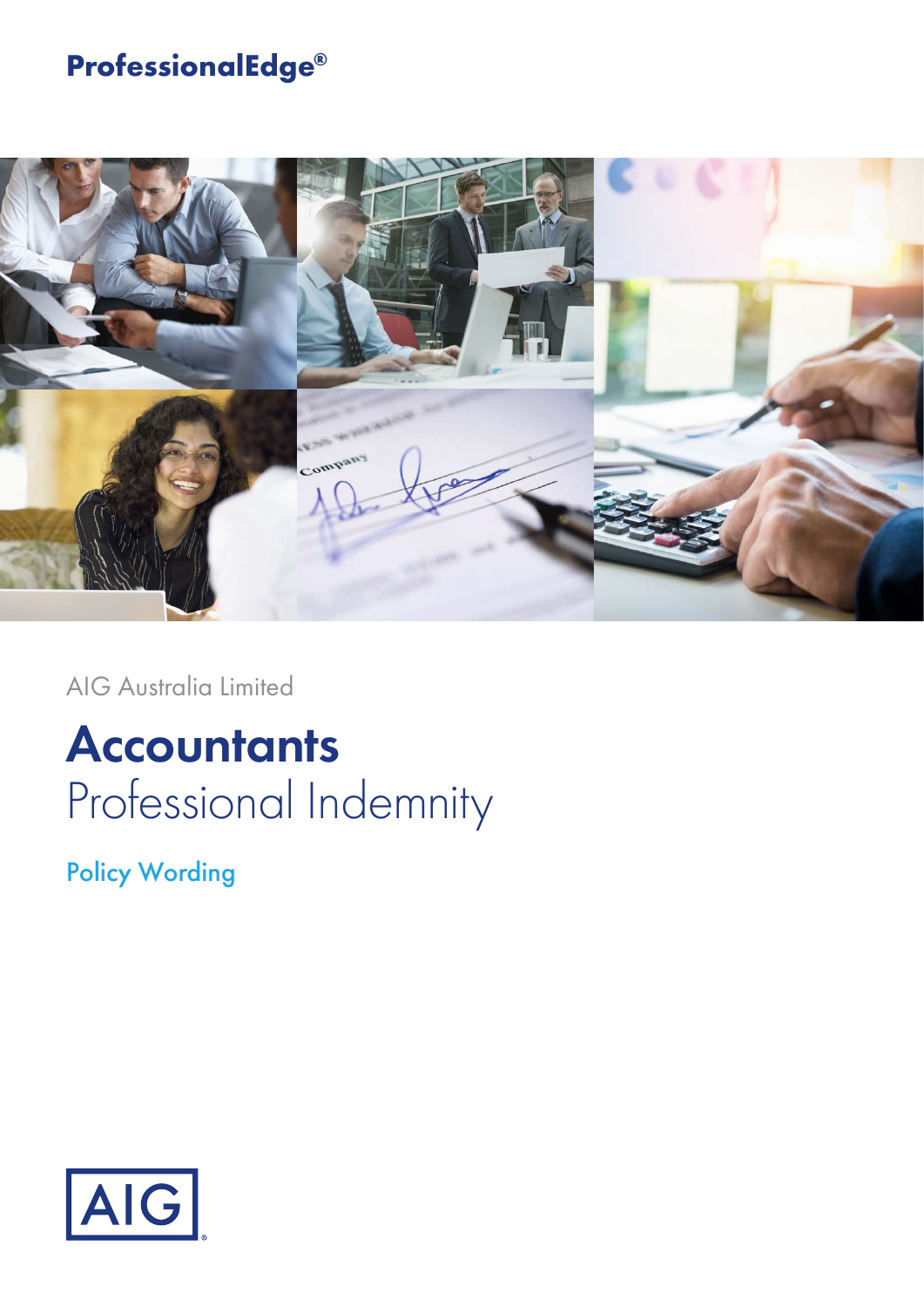## ProfessionalEdge **Accountants** Professional Indemnity

## Table of Contents

| Introduction                       | 3  |
|------------------------------------|----|
| Duty of Disclosure                 | 3  |
| Policy Wording                     | 3  |
| Claims Made and Notified           | 3  |
| <b>Privacy Notice</b>              | 3  |
| Copyright                          | 4  |
| Dispute Resolution Process         | 4  |
| Section 1 - Professional Indemnity | 5  |
| Section 2 - Public Liability       | 10 |
| Section 3 – Exclusions             | 11 |
| Section 4 – Claims Conditions      | 18 |
| Section 5 – Defence & Settlement   | 20 |
| Section 6 - Limit & Retention      | 22 |
| Section 7 – General Provisions     | 23 |
| Section 8 – Definitions            | 25 |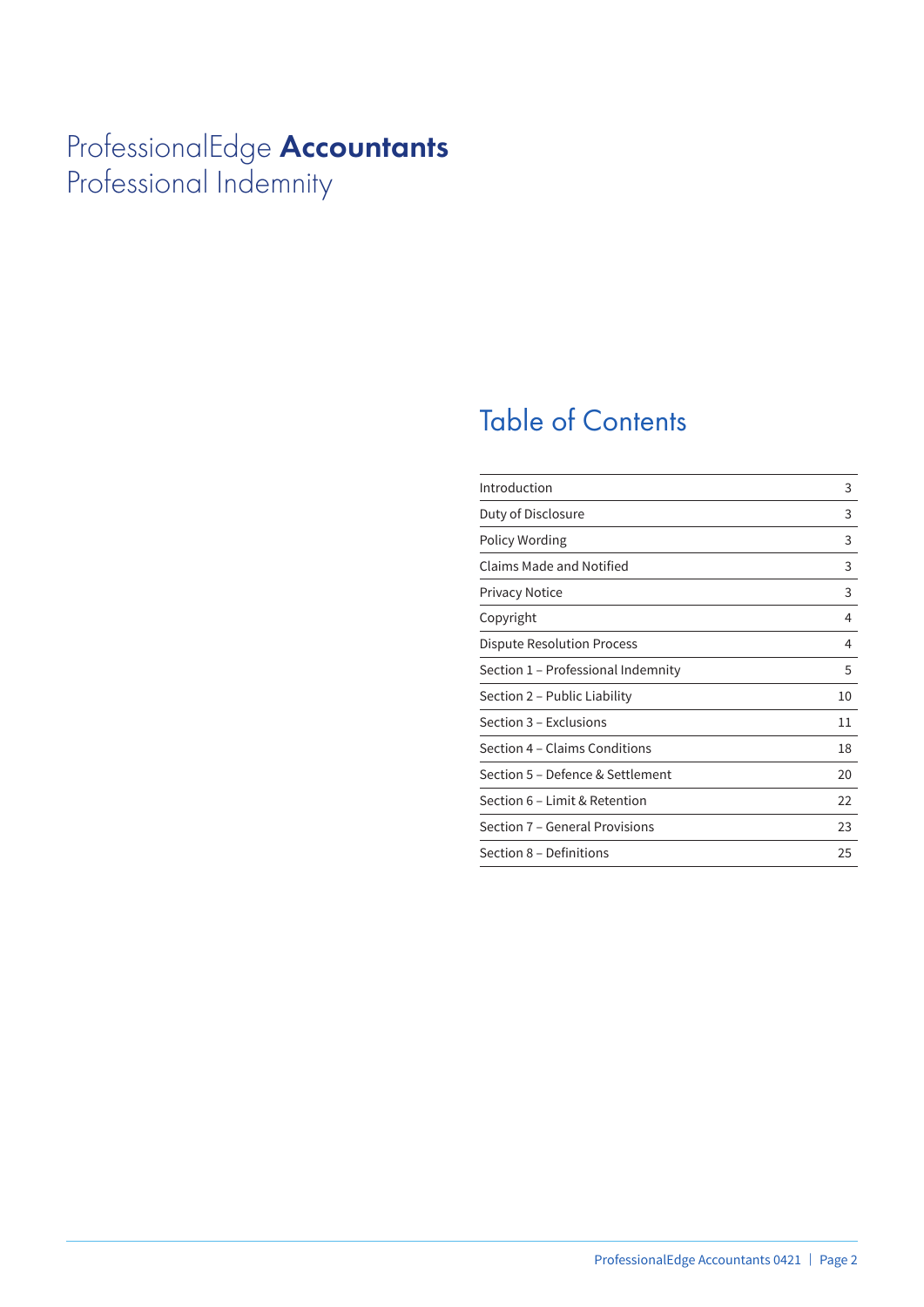### Important notices

This **Policy** is issued/insured by AIG Australia Limited (AIG), ABN 93 004 727 753 AFSL No 381686

**Sydney:** Level 19, 2 Park Street, NSW 2000 (1300 030 886) **Melbourne:** Level 13, 717 Bourke Street, VIC 3008 (1300 030 886) **Brisbane:** Level 11, 120 Edward Street, QLD 4000 (1300 030 886) **Perth:** Level 11, 108 St. George Terrace, WA 6000 (1300 030 886)

### Duty of Disclosure

Before you enter into an insurance contract, you have a duty to tell us anything that you know, or could reasonably be expected to know, that may affect our decision to insure you and on what terms.

*You have this duty until we agree to insure you.*

You have the same duty before you renew, extend, vary or reinstate an insurance contract.

- You do not need to tell us anything that:
- reduces the risk we insure you for; or
- is common knowledge; or
- we know or should know as an insurer; or
- we waive your duty to tell us about.

Subject to the Cancellation General Provision, if you do not tell us anything you are required to, we may cancel your contract or reduce the amount we will pay you if you make a claim, or both.

If your failure to tell us is fraudulent, we may refuse to pay a claim and treat the contract as if it never existed.

## Policy Wording

This **Policy** has two coverage sections:

- Section 1 Professional Indemnity; and
- Section 2 Public Liability.

Individual coverage sections set out the Insurance Covers and Extensions applicable to those individual sections. There are also Exclusions, Definitions and Conditions that may apply to each coverage section or both coverage sections.

If we issue you an insurance policy, a Policy Schedule will also be provided. The Policy Schedule will set out details of the cover provided and should be read together with this policy wording.

## Claims Made and Notified

Section 1 – Professional Indemnity of this **Policy** contains *claims-made and notified* Insurance Covers and extensions. This means that those Insurance Covers and extensions will only cover **Claims** first made against you during the **Policy Period** and notified to the **Insurer** as soon as practicable in the **Policy Period** or any applicable extended reporting period. This **Policy** may not provide cover for any **Claims** made against you if at any time prior to the commencement of this **Policy** you became aware of facts which might give rise to those claims being made against you.

Section 40(3) of the *Insurance Contracts Act 1984* provides that where you gave notice in writing to an insurer of facts that might give rise to a claim against you as soon as was reasonably practicable after you became aware of those facts but before insurance cover provided by an insurance contract expires, the insurer is not relieved of liability under the contract in respect of the claim, when made, by reason only that it was made after the expiration of the period of insurance cover provided by the contract.

This **Policy** excludes prior **Claims** and circumstances as outlined in the *"Prior Claims and Circumstances"* Exclusion.

## **Privacy Notice**

**This notice sets out how AIG collects, uses and discloses personal information about:**

- **you, if an individual; and**
- **other individuals you provide information about.**

**Further information about our Privacy Policy is available at www.aig.com.au or by contacting us at australia.privacy.manager@aig.com or on 1300 030 886.**

#### **How we collect your personal information**

AIG usually collects personal information from you or your agents.

- AIG may also collect personal information from:
- our agents and service providers;
- other insurers;
- people who are involved in a claim or assist us in investigating or processing claims, including third parties claiming under your policy, witnesses and medical practitioners;
- third parties who may be arranging insurance cover for a group that you are a part of;
- providers of marketing lists and industry databases; and
- publically available sources.

#### **Why we collect your personal information**

AIG collects information necessary to:

- underwrite and administer your insurance cover;
- improve customer service and products and carry out research and analysis, including data analytics; and
- advise you of our and other products and services that may interest you.

You have a legal obligation under the *Insurance Contracts Act 1984* to disclose certain information. Failure to disclose information required may result in AIG declining cover, cancelling your insurance cover or reducing the level of cover, or declining claims.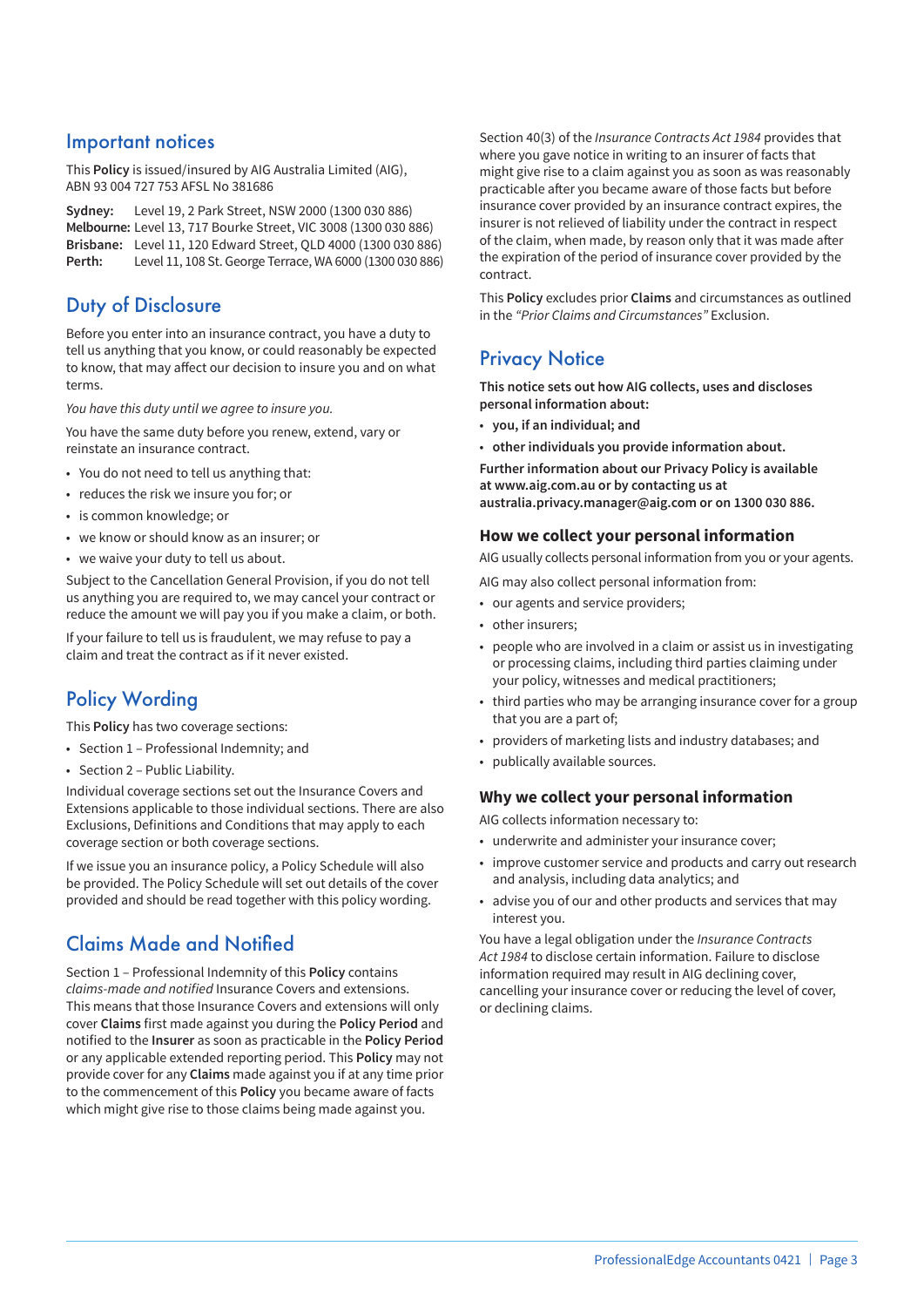#### **To whom we disclose your personal information**

In the course of underwriting and administering your policy we may disclose your information to:

- your or our agents, entities to which AIG is related, reinsurers, contractors or third party providers providing services related to the administration of your policy;
- banks and financial institutions for policy payments;
- your or our agents, assessors, third party administrators, emergency providers, retailers, medical providers, travel carriers, in the event of a claim;
- entities to which AIG is related and third party providers for data analytics functions;
- other entities to enable them to offer their products or services to you; and
- government, law enforcement, dispute resolution, statutory or regulatory bodies, or as required by law.

AIG is likely to disclose information to some of these entities located overseas, including in the following countries: United States of America, Canada, Bermuda, United Kingdom, Ireland, Belgium, The Netherlands, Germany, France, Singapore, Malaysia, the Philippines, India, Hong Kong, New Zealand as well as any country in which you have a claim and such other countries as may be notified in our Privacy Policy from time to time.

You may request not to receive direct marketing communications from AIG.

#### **Access to your personal information**

Our Privacy Policy contains information about how you may access and seek correction of personal information we hold about you. In summary, you may gain access to your personal information by submitting a written request to AIG.

In some circumstances permitted under the *Privacy Act 1988*, AIG may not permit access to your personal information. Circumstances where access may be denied include where it would have an unreasonable impact on the privacy of other individuals, or where it would be unlawful.

#### **Complaints**

Our Privacy Policy also contains information about how you may complain about a breach of the applicable privacy principles and how we will deal with such a complaint.

#### **Consent**

If applicable, your application includes a consent that you and any other individuals you provide information about consent to the collection, use and disclosure of personal information as set out in this notice.

## Copyright

The content of this policy wording, the schedule and any endorsement or notice we give you in writing, including but not limited to the text and images therein, and their arrangement, is the copyright property of AIG. All rights reserved. AIG hereby authorises you to copy and display the content herein, but only in connection with AIG business. Any copy you make must include this copyright notice. Limited quotations from the content are permitted if properly attributed to AIG; however, except as set forth above, you may not copy or display for redistribution to third parties any portion of the content of this policy wording, the schedule and any endorsement or notice we give you in writing, without the prior written permission of AIG. No modifications of the content may be made. Nothing contained herein shall be construed as conferring by implication or otherwise any license or right under any patent, trademark, copyright (except as expressly provided above), or other proprietary rights of AIG or of any third party.

### Dispute Resolution Process

We are committed to handling any complaints about our products or services efficiently and fairly.

If you have a complaint:

- (i) contact your insurance intermediary and they may raise it with us;
- (ii) if your complaint is not satisfactorily resolved you may request that your matter be reviewed by management by writing to:

The Compliance Manager AIG Australia Limited Level 13, 717 Bourke Street Docklands Vic 3008

**This document contains your Insurance Policy terms, covers, exclusions, conditions and definitions. It is important that you read it, understand it and retain it in a safe place.**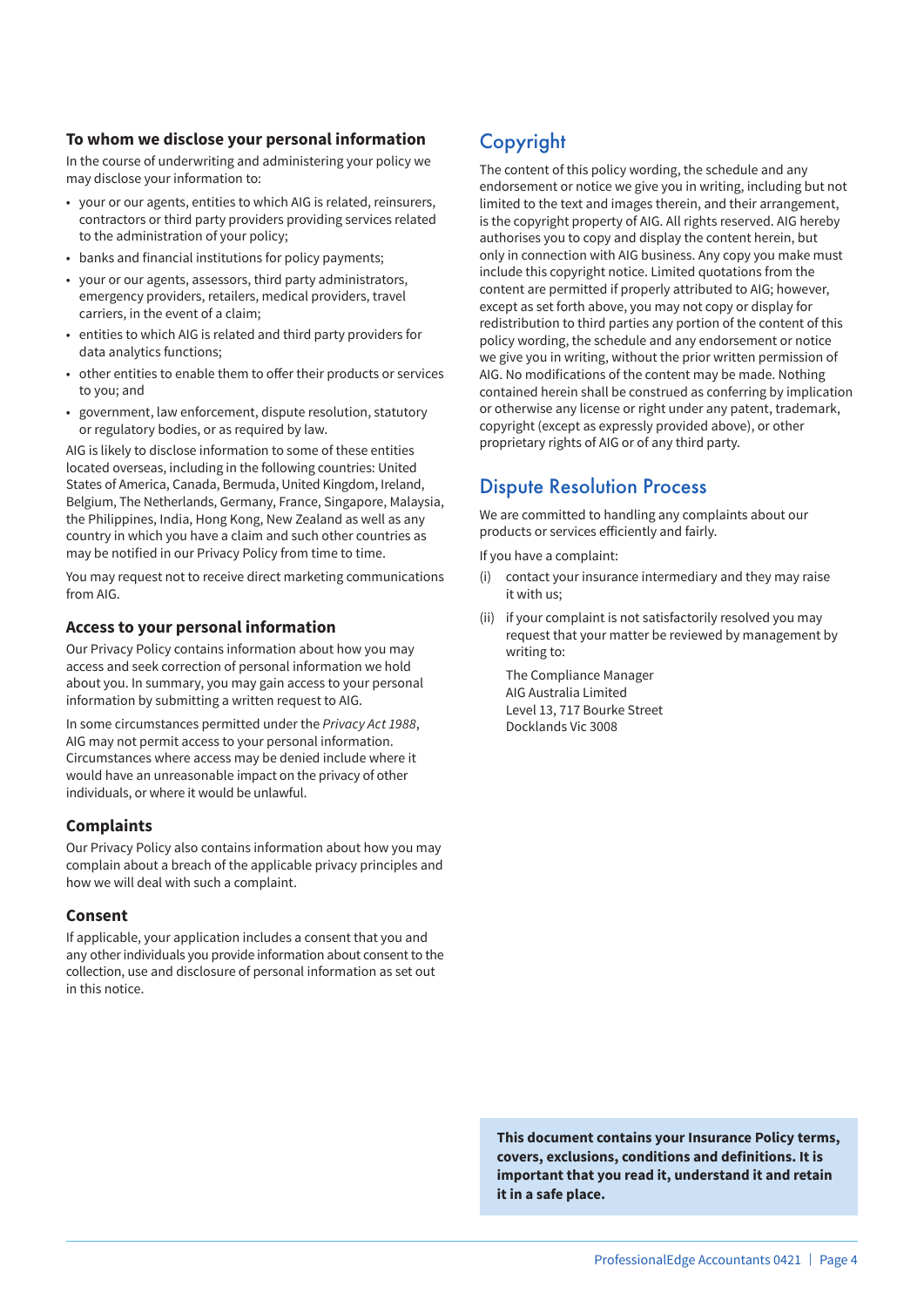In consideration of the payment of the **Premium** and subject to all the provisions of this **Policy**, the **Insurer** agrees as follows:

## Section 1 – Profesional Indemnity

### 1.1 Professional Indemnity Insurance Covers

All cover under this Section 1– Professional Indemnity of the **Policy** is afforded solely with respect to **Claims** first made against an **Insured** during the **Policy Period** and notified to the **Insurer** as required by this **Policy**.

#### **Professional Liability**

The **Insurer** will indemnify the **Insured** against civil liability resulting from any **Claim** arising from the performance of **Professional Services**.

#### **Advanced Defence Costs**

The **Insurer** will pay **Defence Costs** incurred in defending any **Claim** covered under this **Policy**.

The **Insurer** shall advance **Defence Costs** and all other costs and expenses payable in accordance with the *"Insurer Response"* Claims **Condition** 

### 1.2 Professional Indemnity Standard Extensions

The **Insurer** agrees to extend indemnity as stated in each of the following Standard Extensions. Cover under the Standard Extension is subject to all the terms, conditions, definitions and exclusions of this **Policy** unless otherwise stated in the Standard Extension.

#### **Breach of Fiduciary Duty**

The **Insurer** will indemnify the **Insured** against civil liability resulting from any **Claim** arising from the performance of **Professional Services** which is for a breach of fiduciary duty.

#### **Breach of Warranty of Authority**

The **Insurer** will indemnify the **Insured** against civil liability resulting from any **Claim** arising from the performance of **Professional Services** which is for a breach of warranty of authority committed, by or on behalf of the **Insured**, in good faith and with the reasonable belief of the person alleged to have committed the breach that appropriate authority was held.

The **Insurer's** liability to indemnify the **Insured** under this Standard Extension is \$250,000 in the aggregate for the **Policy Period**.

#### **Claims Mitigation Costs**

The **Insurer** will indemnify the **Insured** for the **Insured's** reasonable direct costs and expenses that the **Insurer** is reasonably satisfied are necessarily incurred as a result of reasonable and necessary rectification or mitigation action taken by the **Insured** to minimise the amount of any **Claim** that would be covered under this **Policy**, provided that each of the following conditions precedent are required to be met before the **Insurer** shall become liable to indemnify:

- (i) the **Insured** first became aware of the facts that might give rise to the **Claim** during the **Policy Period**;
- (ii) the **Insurer** is informed in writing during the **Policy Period** of the circumstance likely to give rise to the **Claim** that would be covered under this **Policy** and the rectification or mitigation action that is required to avoid or reduce the amount of any **Claim** that would be covered under this **Policy**;
- (iii) direct costs and expenses shall not include any element of profit or loss of profit, costs and expenses of materials or **Professional Services**, which results in an increased quality from that specified in the relevant contract, nor any element of overheads, staff remuneration, standing idle time or management time of the **Insured**; and
- (iv) the **Insurer** has consented in writing to the payment of such direct costs and expenses before work is carried out, such consent not to be unreasonably withheld.

The **Insurer's** liability to indemnify the **Insured** under this Standard Extension is subject to a sub-limit of \$100,000 for any one **Claim**, and \$250,000 in the aggregate for the **Policy Period**.

#### **Compensatory Fines and Penalties**

Notwithstanding part (iv) of the *"Commercial Management"* Exclusion, but subject to all other Exclusions, the **Insurer** will indemnify the **Insured** against civil liability resulting from any **Claim** arising from the performance of **Professional Services** for any compensatory civil penalty or civil compensatory order, other than an award of damages, payable by the **Insured**.

No cover is available under this Standard Extension for **Claims** resulting from:

- (i) any actual or alleged deliberate or intentional failure to comply with any law notice, direction, enforcement action or proceeding under any legislation;
- (ii) gross negligence or recklessness; or
- (iii) any taxes, rates, levies, duties, charges, fees, or any other revenue or impost, payable.

The **Insurer's** liability to indemnify the **Insured** under this Standard Extension is subject to a sub-limit of \$250,000 for any one **Claim**, and \$500,000 in the aggregate, for the **Policy Period**.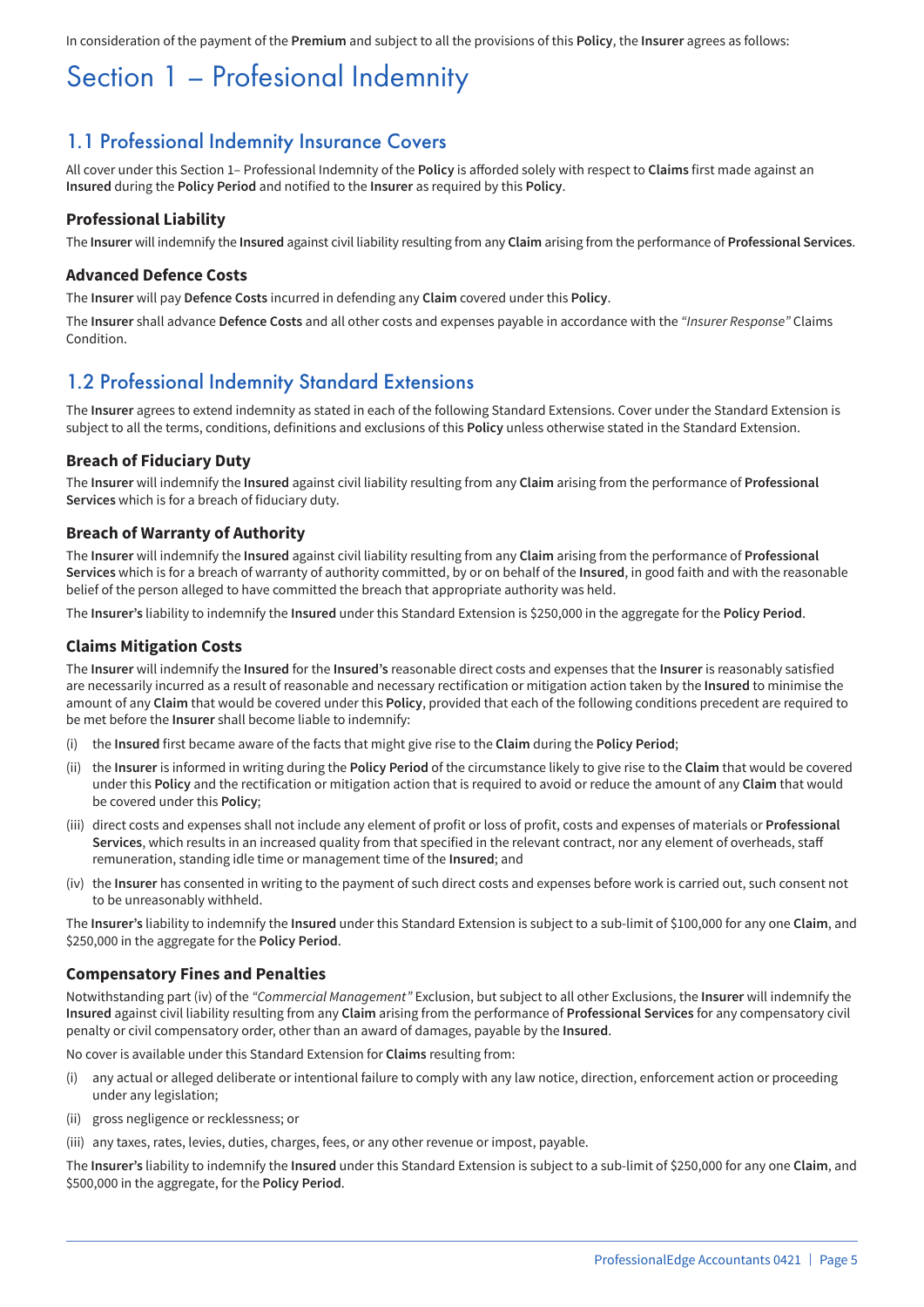#### **Continuity**

In the absence of fraudulent non-disclosure, where a **Claim** that would otherwise be covered by this **Policy** is excluded by the *"Prior Claims and Circumstances"* Exclusion part (ii), then cover is provided under this **Policy** for that **Claim**, provided always that:

- (i) the **Insured** first became aware of the facts that might give rise to the **Claim** after the **Continuity Date**; and
- (ii) the cover shall be in accordance with the provisions of the policy in force when the **Insured** first became so aware.

#### **Contractual Liability**

The **Insurer** will indemnify the **Insured** against civil liability resulting from any **Claim** arising from the performance of **Professional Services** which is for contractual liability but only to the extent the liability of the **Insured** under the contract arises from the performance of **Professional Services** and would have arisen in the absence of the contract.

#### **Court Attendance**

For any **Employee**, principal, partner or director who has been required to attend, and actually attends, court as a witness in connection with a **Claim** notified under and covered by this **Policy**, **Defence Costs** will include an amount of \$500 per day.

No **Retention** shall apply to the extension.

#### **Defamation**

The **Insurer** will indemnify the **Insured** against civil liability resulting from any **Claim** arising from the performance of **Professional Services** which is for defamation, libel or slander committed by an **Insured**. No cover is provided under this extension where the defamation, libel or slander is committed intentionally by an **Insured**.

#### **Extended Reporting Period**

If the **Insurer** cancels or does not renew this **Policy**, other than for non-payment of **Premium** or for any other breach of the terms of this **Policy** by an **Insured**, the **Policyholder** shall have the right to an *Extended Reporting Period* of 60 days following the date of cancellation or expiry in which to give notice of any **Claim** first made against the **Insured** for civil liability arising from **Professional Services** performed on or prior to the expiry of this **Policy**.

The above *Extended Reporting Period* shall not apply if a **Run-Off Event** occurs.

#### **Fraud/Dishonesty**

Notwithstanding the *"Fraud & Dishonesty"* Exclusion, but subject to all other Exclusions, the **Insurer** will indemnify the **Insured** against civil liability resulting from any **Claim** arising from the performance of **Professional Services** which is for **Fraud/Dishonesty** by any:

- (i) **Employee**; or
- (ii) any natural person who is or has been a principal, partner or director of the **Policyholder** or any **Subsidiary**.

No cover is available under this Standard Extension:

- (a) to any **Insured** who has committed or condoned the **Fraud/Dishonesty**; or
- (b) for or in respect of a **Claim** arising out of, or in any way connected with, loss of **Money**.

#### **Intellectual Property/Confidentiality**

Notwithstanding the *"Intellectual Property/Confidentiality"* Exclusion, but subject to all other Exclusions, the **Insurer** will indemnify the **Insured** against civil liability resulting from any **Claim** arising from the performance of **Professional Services** which is for any breach of **Intellectual Property Rights** by the **Insured**. No cover is available under this Standard Extension for **Claims** resulting from any intentional breach of **Intellectual Property Rights**.

#### **Inquiry Costs**

The **Insurer** will pay on behalf of the **Insured Inquiry Costs** to prepare for and attend an **Inquiry**, provided that the notice requiring the **Insured** to attend the **Inquiry** is first served on the **Insured** during the **Policy Period** and notified to the **Insurer** during the **Policy Period**.

The **Insurer's** liability to indemnify the **Insured** under this Standard Extension is subject to a sub-limit of \$500,000 in the aggregate for the **Policy Period**.

#### **Joint Ventures**

The **Insurer** will indemnify the **Insured** against civil liability resulting from any **Claim** arising from the performance of **Professional Services** in connection with any association or joint venture of which the **Insured** forms part; provided, however, that the **Insurer** shall only be liable for the proportion that represents the **Insured's** liability in such association or joint venture. No cover is provided to any associate or joint venture partner of the **Insured**.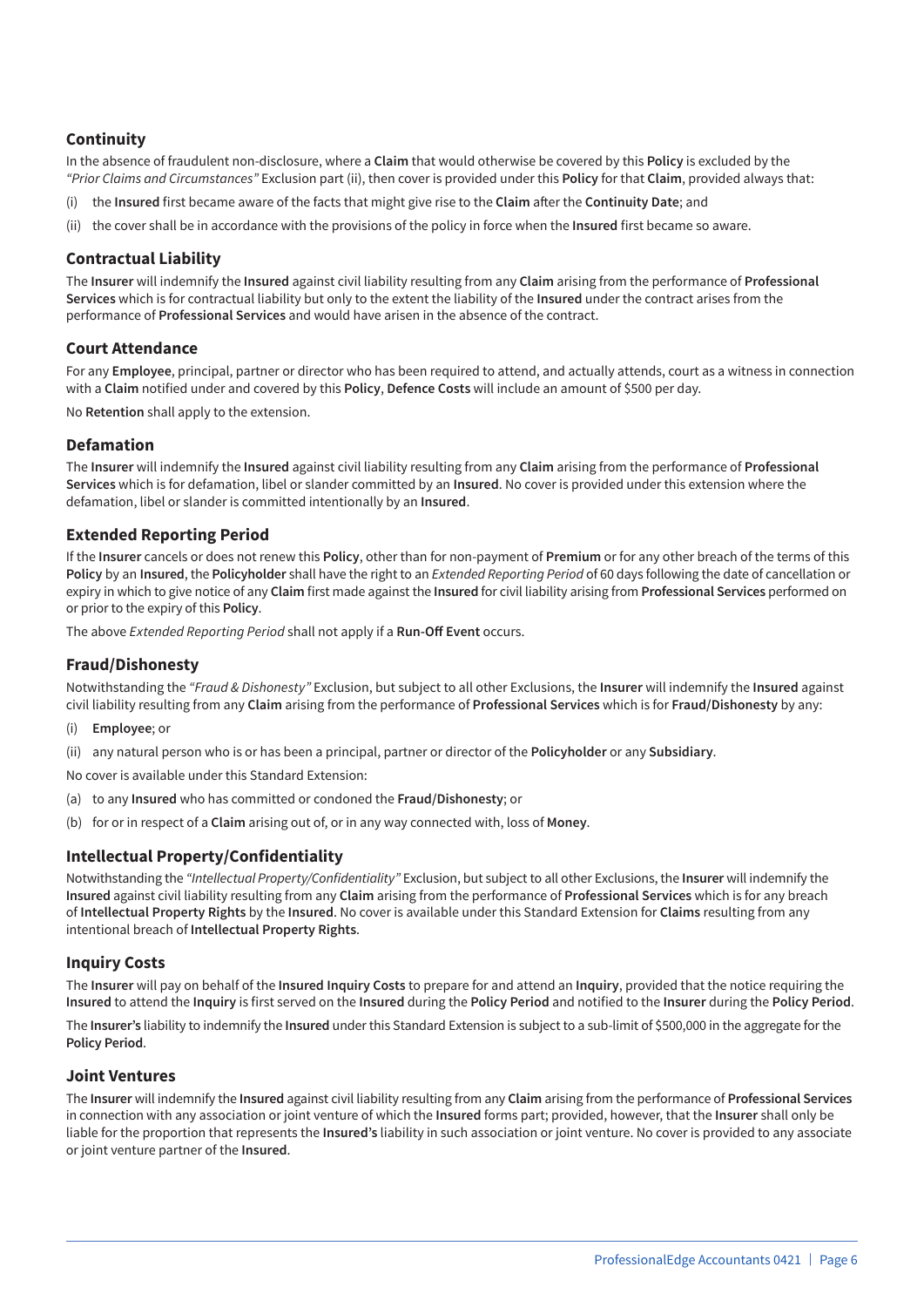#### **Lost Documents**

Notwithstanding the *"Cyber"* Exclusion, but subject to all other Exclusions, with respect to a **Third Party's Document**:

(i) for which an **Insured** is legally responsible, and

(ii) that, during the **Policy Period**, has been destroyed, damaged, lost, distorted solely in the performance of **Professional Services**,

the **Insurer** will pay on behalf of the **Insured**, up to the Sublimit of Liability set out below, the reasonable and necessary costs and expenses incurred by the **Insured** in replacing or restoring such **Third Party Documents** provided that:

- (a) such loss, damage or destruction or distortion is first **Discovered** and reported to the **Insurer** during the **Policy Period**;
- (b) such loss, damage, destruction or distortion is sustained while the **Third Party Documents** are either:
	- (i) in transit; or
	- (ii) in the custody of the **Insured** or of any person to whom the **Insured** has entrusted them;
- (c) the lost or mislaid **Third Party Documents** have been the subject of a diligent search by or on behalf of the **Insured**;
- (d) the amount of such costs and expenses shall be supported by evidence of expenditure that shall be subject to written approval by a competent person to be nominated by the **Insurer** with the consent of the **Insured**; and
- (e) the **Insurer** shall not be liable for costs and expenses arising out of wear, tear and/or gradual deterioration, moth and vermin, or other matters beyond the **Insured's** control.

The **Insurer's** liability to indemnify the **Insured** under this Standard Extension is subject to a sub-limit of \$500,000 in the aggregate for the **Policy Period**.

A **Retention** of \$1,000 (each and every claim) shall apply to this extension.

#### **Misleading or Deceptive Conduct**

The **Insurer** will indemnify the **Insured** against civil liability resulting from any **Claim** arising from the performance of **Professional Services** which is for any **Misleading or Deceptive Conduct**.

#### **New Subsidiaries**

The *"Subsidiary"* Definition is deemed to include any entity or company created and/or acquired by the **Policyholder** during the **Policy Period**.

The **Insurer** will provide cover to any entity or company that becomes a **Subsidiary** of the **Policyholder** during the **Policy Period** at nil additional premium for a period of 45 days from the effective date of the entity or company becoming a **Subsidiary** (but not beyond the **Policy** expiry date, or any *Extended Reporting Period*), provided always that:

- (i) the preceding annual gross revenue of the entity or company does not exceed 10% of the **Policyholder's** annual revenue;
- (ii) the entity or company is not incorporated in the United States of America; or
- (iii) the entity or company has not had any paid or incurred Professional Indemnity claims in the past 5 years.

During the 45 days, the **Policyholder** will provide full details to the **Insurer** of the entity or company and the **Insurer** in its absolute discretion will have the option to continue to cover the entity or company and to apply any terms and conditions to the extension of cover, including but not limited to charging additional premium.

Cover for any such entity or company that becomes a **Subsidiary** shall only apply to a **Claim** or loss insured by this **Policy** arising from the performance of **Professional Services** by such entity or company while it is a **Subsidiary** of the **Policyholder**.

#### **Past Partner Liability**

To the extent that any principal, partner or director of the **Policyholder** has personal liability for professional services rendered prior to becoming a principal, partner or director of the **Policyholder** which are the same as those specified in this **Policy**, "**Professional Services**" shall also mean the professional services of such principal, partner or director, provided that such person's previous business did not at any one time have more than four (4) partners or principals, or ten (10) qualified accounting staff.

#### **Previous Business Name**

The "**Insured**" Definition is extended to include any business name under which the **Policyholder** previously traded.

#### **Privacy**

The **Insurer** will indemnify the **Insured** against civil liability resulting from any **Claim** arising from the performance of **Professional Services** which is for any unintentional breach of privacy law.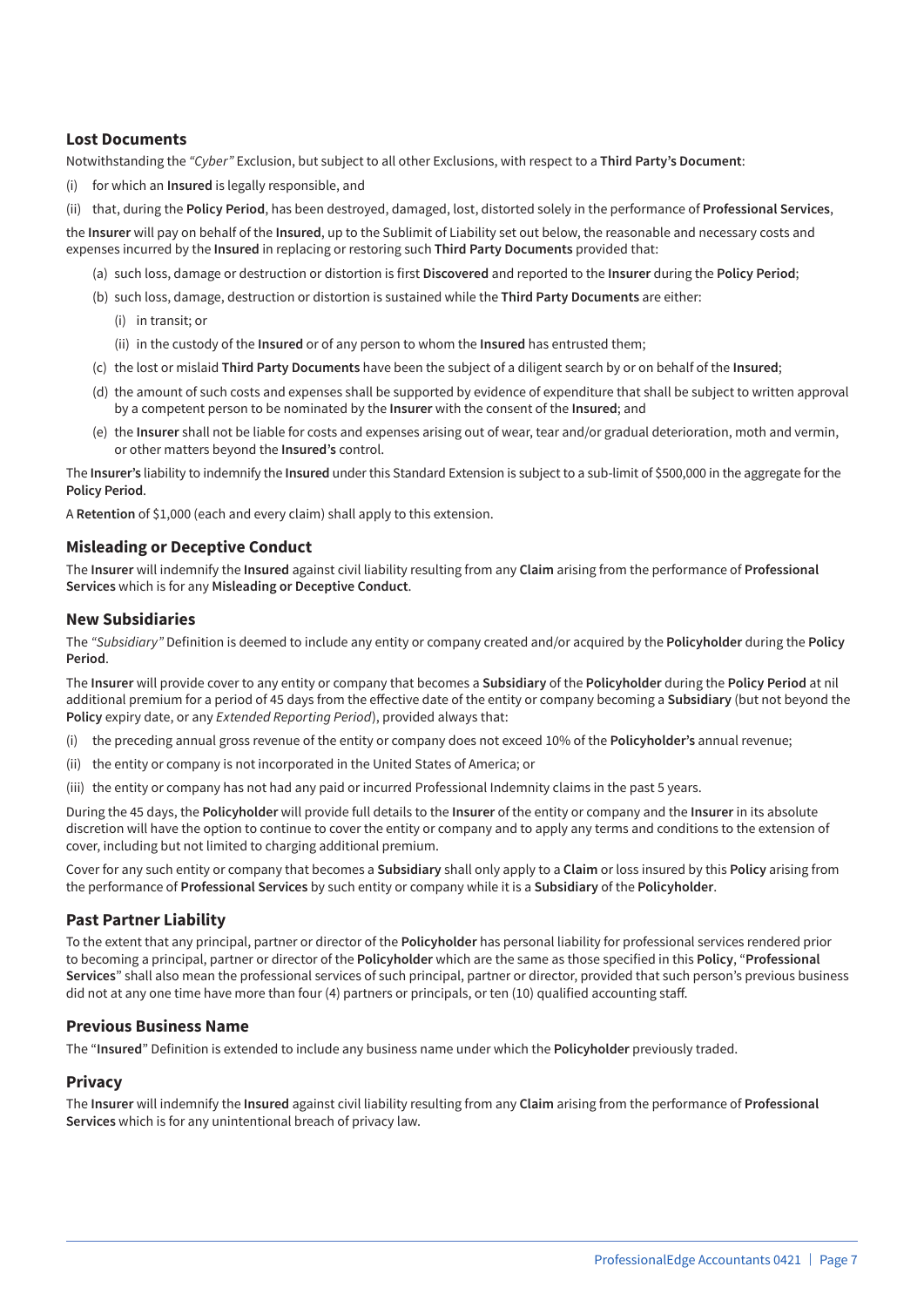#### **Reinstatement Limit of Liability**

If the **Limit of Liability** is exhausted by any **Claim**, **Claims** and/or **Defence Costs** during the **Policy Period**, subject to the provisions below **Insurers** will reinstate the **Limit of Liability** an unlimited number of times for any subsequent **Claims** arising from the performance of **Professional Services** made during the **Policy Period**.

If the **Policyholder** has in effect any excess layer policy or policies providing excess layer coverage for limits in excess of the **Limit of Liability**, the reinstatements provided will each only become effective only after the total exhaustion of the limits of all such excess coverage by reason of the payment of indemnity thereunder but prior to any similar reinstatement provision contained in such policy or policies becoming effective. The **Policyholder** agrees to notify the **Insurer** of such excess layer policies within 14 days of the inception of the **Policy**.

It is the intention of this extension, and it is agreed that, that the sums reinstated shall:

- (i) provide cover in respect of subsequent **Claims** arising from the performance of **Professional Services** which are totally unrelated to the **Claims** or circumstances that give rise to the **Claims** already notified at the time the **Limit of Liability** is exhausted;
- (ii) not apply to the balance of any **Claim** which contributed to the exhaustion of the **Limit of Liability** once the **Limit of Liability** is so exhausted;
- (iii) not apply to any Standard Extension, Optional Extension or for which a Sub Limit of Liability is provided for in this **Policy**, or the *"Public Relations Expenses"* Risk Management Extension; and
- (iv) not apply to any grant of the *"Extended Reporting Period"* Standard Extension or the *"Run-Off Event"* Standard Extension.
- The liability of the **Insurers** in respect of all **Claims** resulting from:
- (a) the same cause, or
- (b) a single act or omission, or
- (c) a series of continuous, repeated or related act or omission, or
- (d) the dishonesty or infidelity of any one person or in which such person is concerned or implicated,

#### shall not exceed the **Limit of Liability**.

No cover under this Extension shall apply if any *Extended Reporting Period* is granted under the *"Extended Reporting Period"* or the *"Run-Off Event"* Extension, or during such *Extended Reporting Period*, including for **Claims** reported during that period.

#### **Run-Off Event**

In the event that a **Run-Off Event** occurs during the **Policy Period**:

- (i) a *Reporting Period* shall apply from the effective date of the **Run-Off Event** until the expiry of the **Policy Period** during which the **Insured** may give notice of any **Claim** first made against the **Insured** for civil liability arising from **Professional Services** performed prior to the effective date of the **Run-Off Event**; and
- (ii) the **Policyholder** shall be entitled to request an *Extended Reporting Period* of up to 84 months following the expiry of this **Policy** in which to give notice of any **Claim** first made against the **Insured** for civil liability arising from **Professional Services** performed prior to the effective date of the **Run-Off Event**.

The *Extended Reporting Period* in (ii) immediately above shall:

- (i) only be available if the **Policyholder** requests the *Extended Reporting Perio*d prior to the expiry of the **Policy Period** and the Insurer accepts the request; and
- (ii) be provided on such terms and conditions and for such additional premium as the **Insurer** may reasonably decide; and
- (iii) be subject to the existing **Limits of Liability** and **Retention**.

#### **Vicarious Liability**

The **Insurer** will indemnify the **Insured** against civil liability resulting from any **Claim** arising from the performance of the **Insured's Professional Services** by any **Agent** or consultant acting on the **Policyholder's** behalf and for whom an **Insured** is legally liable.

For the avoidance of doubt the **Insurer** will not be liable for the **Agent's** own liability, or be prevented from pursuing a recovery from any **Agent**, nor will it be liable for any vicarious liability for any contractual liability assumed by the **Agent** under a contract.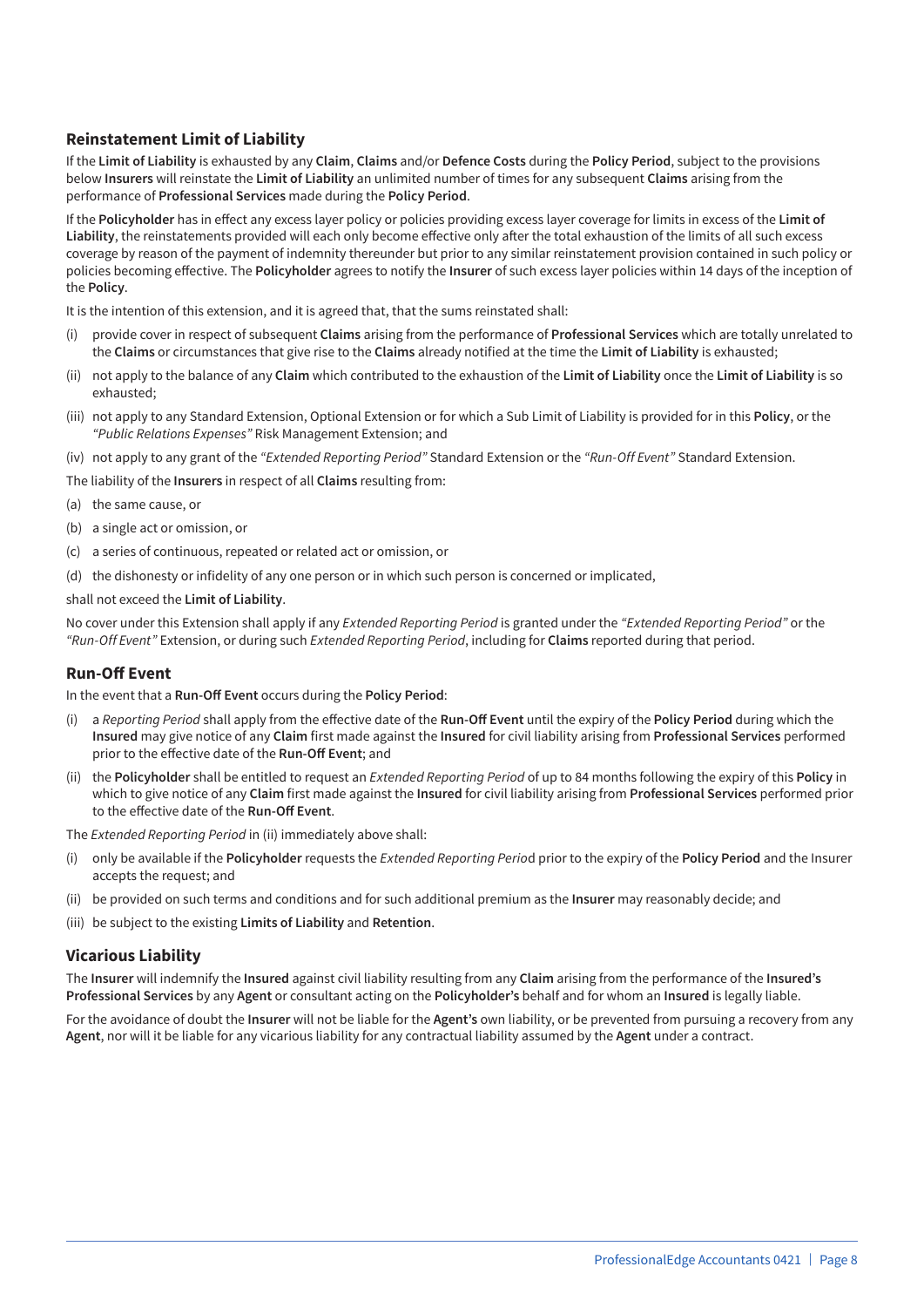### 1.3 Professional Indemnity Optional Extensions

The following Optional Extension is not included in this **Policy** unless it is specified as being included in the Schedule to this **Policy**.

The **Insurer** agrees to extend indemnity as stated in the Optional Extension, provided always that:

- (a) the Optional Extension is subject to all the terms, conditions, definitions and exclusions of this **Policy**; and
- (b) the inclusion of the Optional Extension does not increase the **Limit of Liability**.

#### **Fidelity**

Notwithstanding the *"Fraud/Dishonesty"* Exclusion to the extent it applies to **Employees**, but subject to the *"Cyber"* Exclusion and all other Exclusions, the **Insurer** shall pay the **Policyholder** or any **Subsidiary** for its **Direct Financial Loss** due to **Dishonest Acts** committed after the **Continuity Date** which are **Discovered** during the **Policy Period** and reported to the **Insurer** as required by this **Policy**.

The **Insurer**'s liability to indemnify the **Insured** under this Optional Extension is subject to a sub-limit of \$50,000 in the aggregate for the **Policy Period**.

### 1.4 Professional Indemnity Risk Management Extensions

The **Insurer** agrees to extend indemnity as stated in each of the following Risk Management Extensions. Cover under the Risk Management Extension is subject to all the terms, conditions, definitions and exclusions of this **Policy** unless otherwise stated in the Risk Management Extension.

#### **Business Guard Advisory Panel**

During the **Policy Period** the **Policyholder** is entitled to up to one hour of free advice for each query deriving from the same or related facts from the *BusinessGuard Advisory Panel* which relates to matters which are relevant to the cover provided under this **Policy**.

The **Insurer** consents to the appointment of any member firm, in the absence of a conflict of interest, to act on behalf of the **Insureds** in respect of any **Claim** notified to the **Insurer**, provided the **Insurer** accepts the notification under the **Policy** and subject always to the "*Claims*" Conditions.

The **Insureds** may access the services of the *BusinessGuard Advisory Panel* by contacting the firms listed as such at www.aig.com.au.

No **Retention** shall apply to this extension.

#### **Public Relations Expenses**

The **Insurer** will pay to or on behalf of the **Insured** the reasonable fees, costs and/or expenses incurred by the **Insured** for the use of a **Third Party** public relations consultant provided that the fees, costs and/or expenses are incurred:

- (i) with the prior written consent of the **Insurer**; and
- (ii) for the purpose only of mitigating the adverse effect, or the potential to have an adverse effect, on the **Policyholder's** or **Subsidiary's** reputation where the **Professional Services** performed by the **Insured** have given, or could give, rise to a **Claim**.

The **Insurer's** liability to indemnify the **Insured** under this Extension is subject to a sub-limit of \$100,000 in the aggregate for the **Policy Period**.

No **Retention** shall apply to this extension.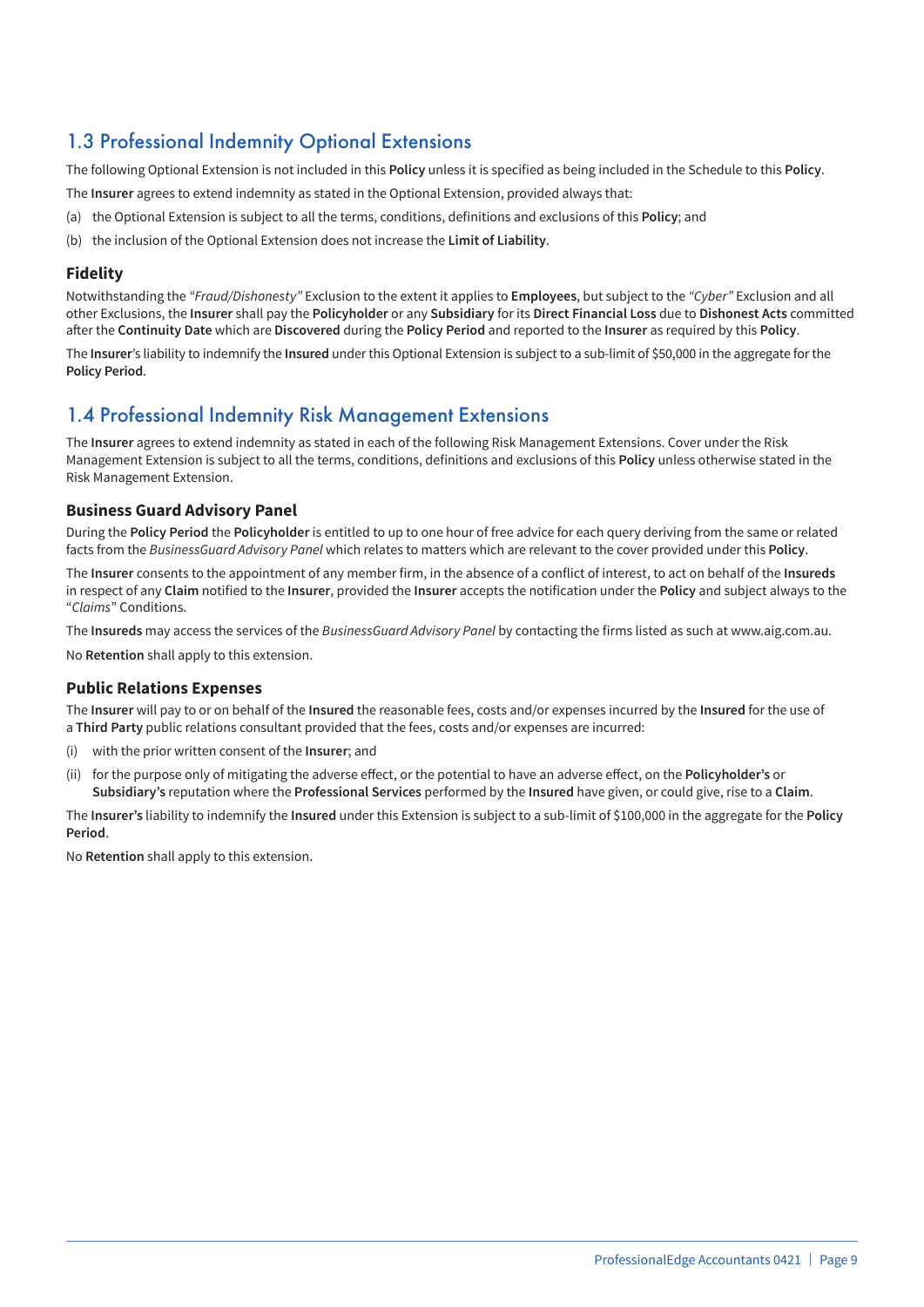## Section 2 – Public Liability

## 2.1 Public Liability Insurance Cover

#### **Public Liability**

The **Insurer** will pay on behalf of any **Insured** all **Damages** resulting from:

- (i) **Personal Injury**; or
- (ii) **Property Damage**;

occurring during the **Policy Period** caused by an **Occurrence** happening in connection with the **Business Premises** of the **Policyholder**.

#### **Supplementary Payments**

With respect to the indemnity provided by this **Policy** the **Insurer** will:

- (i) defend, in the **Insured's** name and on the **Insured's** behalf, any claim or suit against the **Insured** alleging such **Personal Injury**, or **Property Damage** and seeking damages on account thereof even if any of the allegations of such claim or suit is groundless, false or fraudulent and the **Insurer** may investigate, negotiate and settle any claim or suit as the **Insurer** may deem expedient, and will pay **Defence Costs** incurred in defending any such claim or suit;
- (ii) pay such part of any component covered by the **Policy** of all charges, expenses and legal costs recoverable from or awarded against the **Insured** in any such claim or suit and all interest accruing on the **Insurer's** portion of any judgment until the **Insurer** has paid, tendered or deposited in court that part of such judgment that does not exceed the **Limit of Liability**;
- (iii) pay such reasonable expenses, other than loss of earnings, incurred by the **Insured**, at the **Insurer's** request in assisting the **Insurer** in the investigation or defence of any claim or legal action;
- (iv) pay such expenses (other than any medical expenses, which the **Insurer** is prevented from paying by law) incurred by the **Insured** for first aid rendered to others at the time of an **Occurrence** for **Personal Injury**;
- (v) pay the legal costs incurred by the **Insured** with the **Insurer's** consent for representing the **Insured** at any coronial inquest or inquiry or any court of summary jurisdiction; and
- (vi) pay such reasonable expenses incurred by the **Insured** for temporary repairs, shoring up or protection of property of others which has been damaged as a result of an **Occurrence** which may be the subject of indemnity under Section 2 – Public Liability of this **Policy**,

provided that the **Insurer** will not be obliged to pay any claim or judgment or to defend any suit after the **Limit of Liability** has been exhausted by payment of judgments or settlements.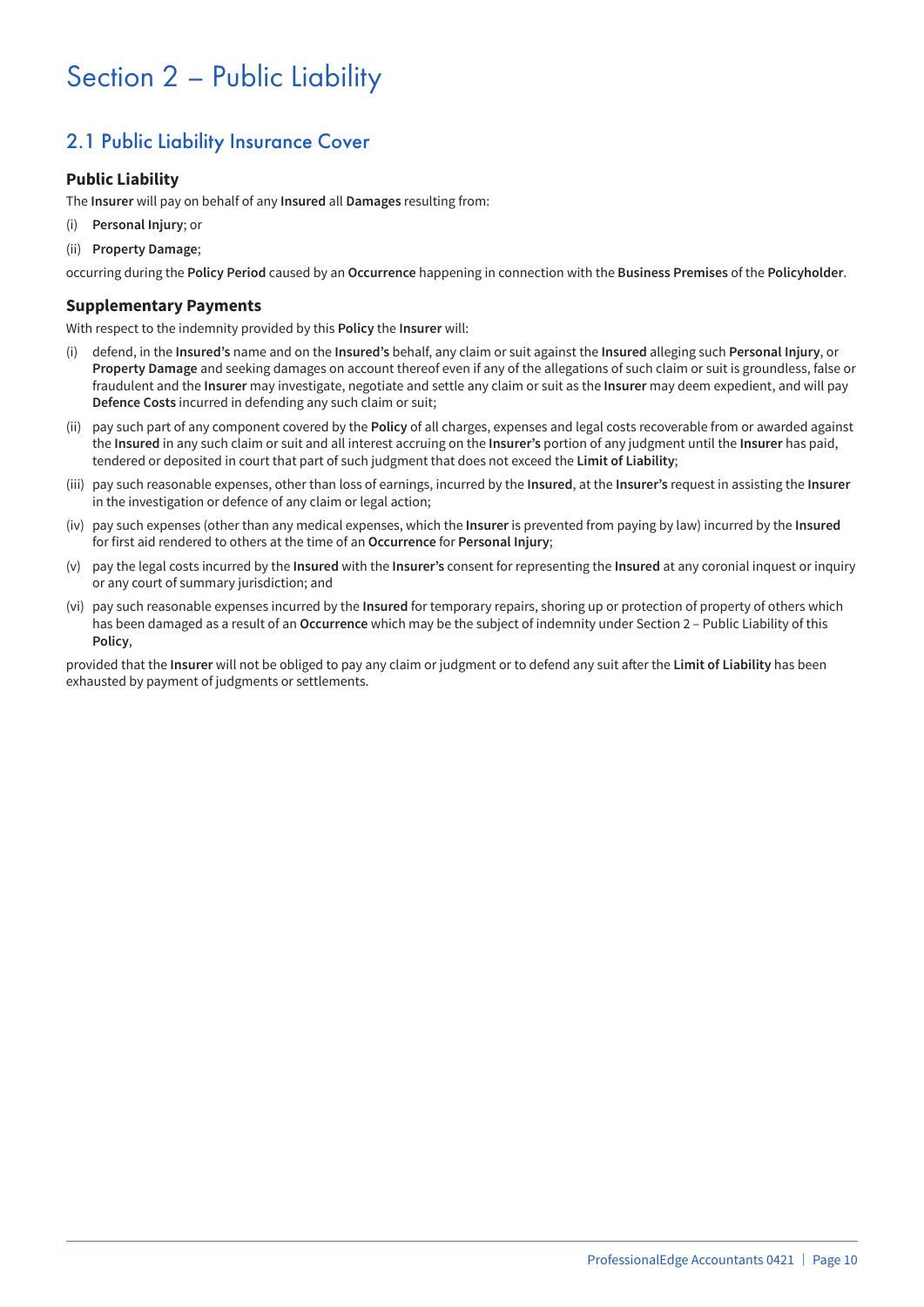## Section 3 – Exclusions

### 3.1 Exclusions applicable to Section 1 – Professional Indemnity

The **Insurer** shall not be liable to make any payment under this **Policy** arising out of, based upon or attributable to:

#### **Assumed or Acquired Liability**

any liability of a **Third Party**:

- (i) assumed by the **Insured** unless the **Insured** would in any event be legally liable in the absence of such assumed liability; or
- (ii) incurred prior to such **Third Party** becoming an **Insured** as a direct consequence of the **Insured** purchasing or acquiring another business or contract.

#### **Anti-Competitive**

any actual or alleged breach of any law or regulation with respect to any of the following activities: restrictive trade practices, antitrust, price fixing, predatory pricing, restraint of trade, unfair competition or tortious interference in another's business or contractual relationships. This includes but is not limited to any such conduct in contravention of the *Competition and Consumer Act 2010* (Cth), any Fair Trading Acts enacted by the States or Territories of Australia, *Federal Trade Commission Act* (USA), *Sherman Anti-Trust Act* (USA), *Clayton Act* (USA) or amendments thereto, or similar law or regulation, or such replacement, anywhere else in the world.

#### **Audit of PLCs and Financial Institutions**

the audit of a publicly listed company, or financial institution.

#### **Bodily Injury and/or Property Damage**

- (i) **Bodily Injury** of any person unless the **Bodily Injury** arises out of the performance of **Professional Services**; or
- (ii) loss of or damage to property unless the loss of or damage to property arises out of the performance of **Professional Services**.

#### **Commercial Management**

- (i) the refund of any professional fees;
- (ii) any taxes imposed or payable;
- (iii) any award of non-compensatory damages, including any punitive, aggravated, multiple or exemplary damages;
- (iv) any fine or pecuniary penalty pursuant to any law or regulation which an **Insured** is legally liable to pay;
- (v) any liquidated damages;
- (vi) the costs and expenses of complying with any order for, grant of or agreement to provide injunctive or other non-monetary relief; or
- (vii) any employment related compensation or benefits including but not limited to any salary, wages, commission or bonus, or overheads, charges or expenses of any **Insured**.

#### **Conflict or Beneficial Interest**

any actual or alleged:

- (i) direct or indirect beneficial ownership or interest; or
- (ii) conflict of interest.

#### **Cyber**

any liability or loss arising from any intrusion due to the failure or the circumvention of the security of the **Company's Computer System**, which results in any unauthorised access, unauthorised use, hacking, a denial of service attack, a denial of access, the receipt or transmission of a malicious code, malicious software, malicious email, ransomware, trojan or virus which causes the destruction, modification, corruption, damage, deletion or disclosure of **Data** (including data of a third party) stored on any **Company's Computer System**.

#### **Directors & Officers**

the **Insured** acting in the capacity of a director or officer.

#### **Employers Liability**

**Bodily Injury** of any **Employee**.

#### **Employment Practices Liability Exclusion**

the recruitment, employment or termination of any **Employee**, or any decision not to employ a prospective **Employee**.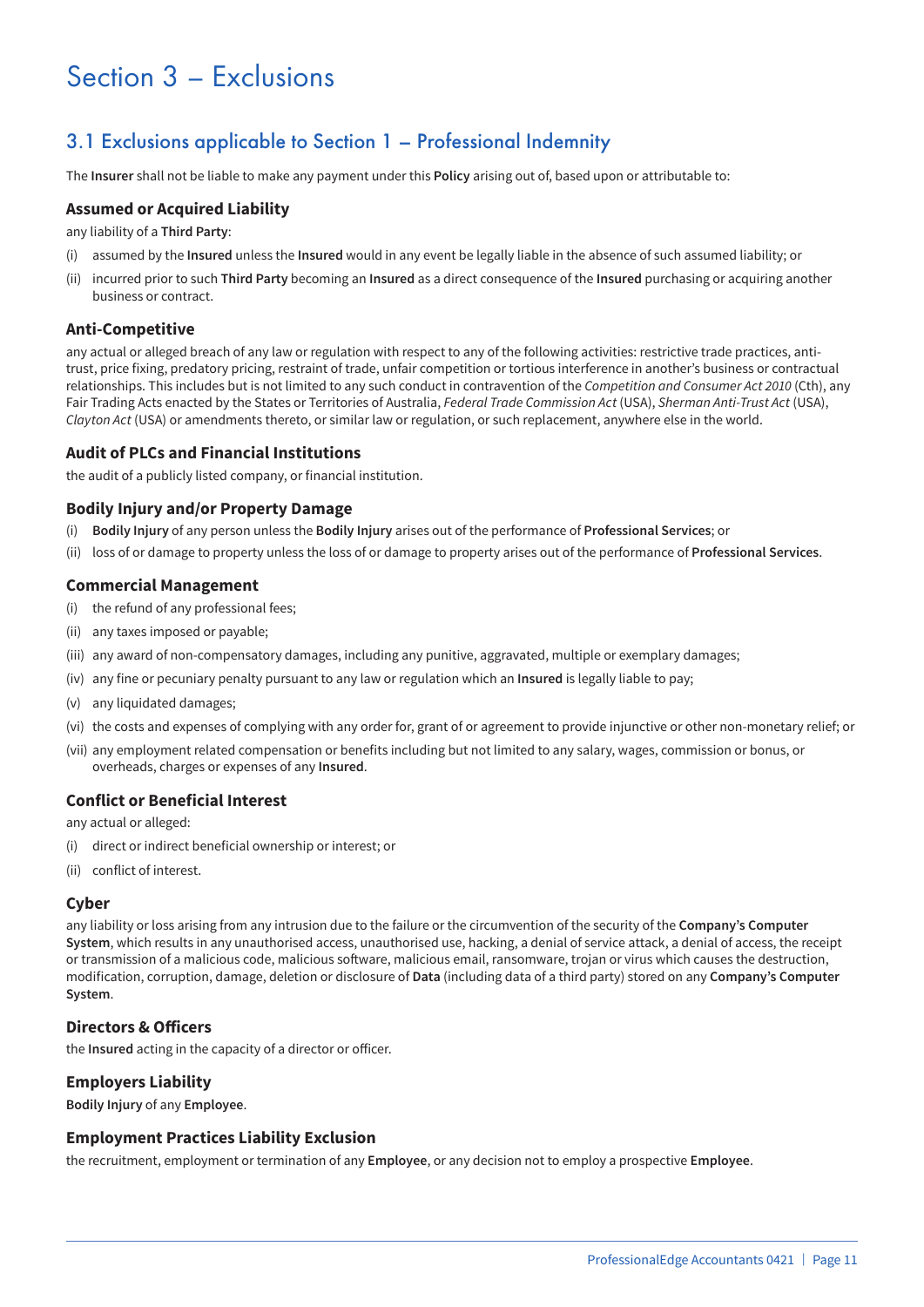#### **Excluded Activities and Advice**

any liability to pay compensation for the actual or alleged rendering of or failure to render any:

- (i) legal advice;
- (ii) property valuation;
- (iii) advice the **Insured** is not licensed to provide under a limited Australian Financial Services License; or
- (iv) financial planning services.

#### **Fraud & Dishonesty**

any **Fraud/Dishonesty** committed by or on behalf of any **Insured** or **Agent**.

This Exclusion will only apply in the event that any of the above is established by final adjudication by a judicial or arbitral tribunal against or any written admission (that has not been withdrawn) by the respective **Insured** or **Agent**.

#### **Insolvency**

the insolvency, administration, liquidation or receivership of any **Insured**.

#### **Intellectual Property/Confidentiality**

any actual or alleged breach of, infringement of or misappropriation, whether intentional or unintentional, of any **Intellectual Property Rights**.

#### **Limitation of Liability**

an **Insured** having entered into a written contract with any other party which excludes or limits the liability of such parties, including but not limited to any contract entered into as a result of a dispute which the **Insured** is or was a party to.

#### **Motor Vehicles/Aircraft/Watercraft**

any ownership, use, operation, or maintenance of any motor vehicle, aircraft, or watercraft of any kind.

#### **Owners and Occupiers Liability**

the ownership, management, occupation or control of real property by or on behalf of any **Insured**.

#### **Pollutants**

- (i) the actual, alleged or threatened presence, discharge, dispersal, release, migration or escape of **Pollutants**; or
- (ii) any direction, request or effort to:
	- (a) test for, monitor, clean up, remove, contain, treat, detoxify or neutralise **Pollutants**; or
	- (b) respond to or assess the effects of **Pollutants**.

#### **Prior Claims and Circumstances**

- (i) any **Claim** made prior to or pending at the inception of this **Policy**;
- (ii) any circumstance that, as of the inception of this **Policy**, may reasonably have been expected by any **Insured** to give rise to a **Claim**, **Inquiry**, or fine or penalty;
- (iii) any matter disclosed to an **Insurer** or on any proposal form prior to the inception of this **Policy**; or
- (iv) **Direct Financial Loss Discovered** prior to the inception of this **Policy**.

#### **Prohibited Amounts or Matters**

- (i) any amount which the **Insurer** is prohibited from paying by law; or
- (ii) any matter which may be uninsurable under the law governing this **Policy** or the jurisdiction in which a **Claim** is brought.

#### **Workmanship and Product Defects**

- (i) any actual or alleged defect in any product, material or good;
- (ii) the sale, distribution, manufacture, installation, construction, alteration, repair, servicing or treating of any goods or products by or on behalf of any **Insured**; or
- (iii) any actual or alleged faulty or inadequate workmanship.

#### **Proportionate Liability**

the **Insured** having assumed liability by reason of it having contracted out of **Proportionate Liability Legislation**.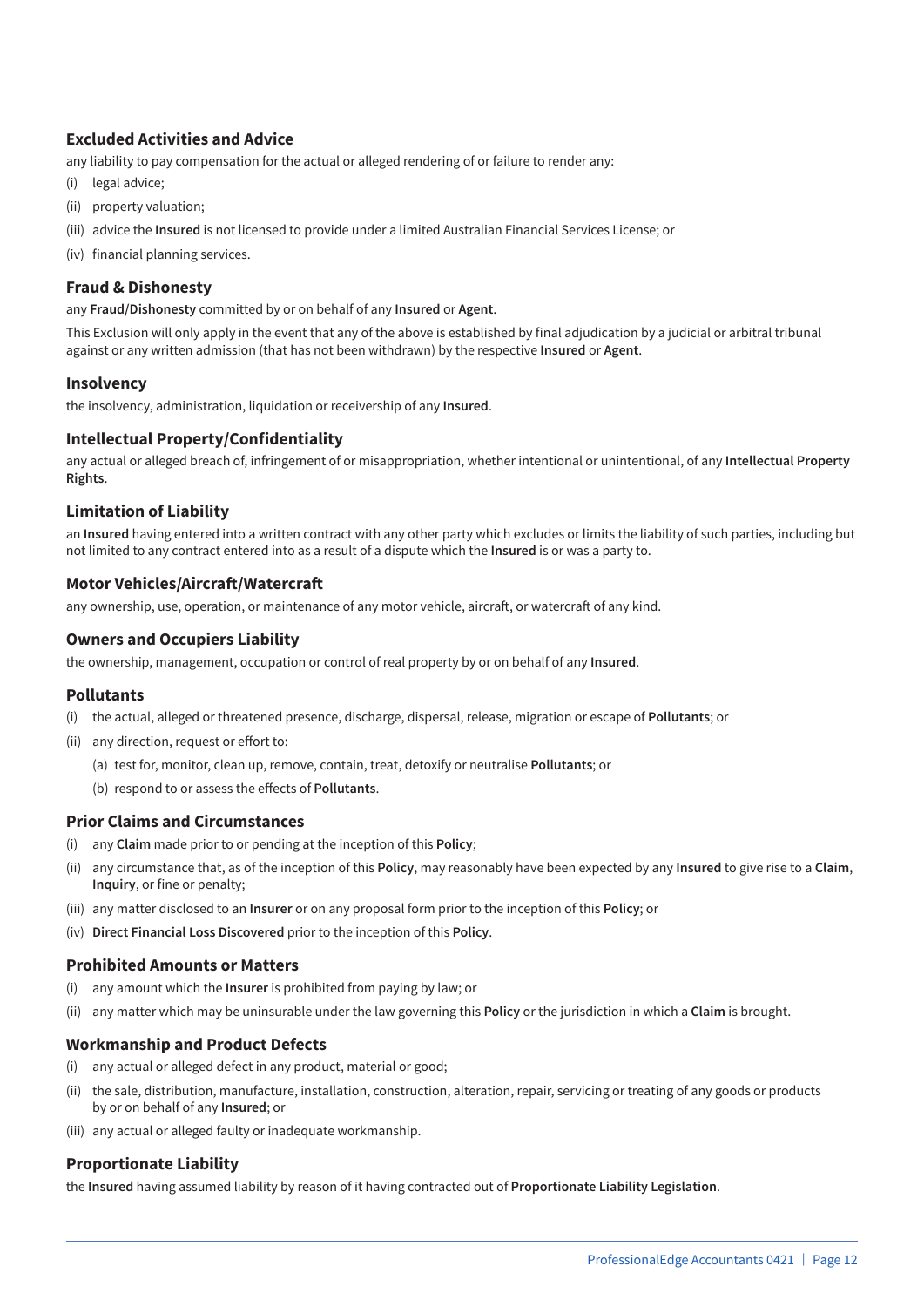#### **Related Parties**

any **Claim** by or on behalf of:

- (i) any **Insured** against another **Insured**, other than a **Claim** for contribution or indemnity which results directly from another **Claim** which would be covered under this **Policy** if made directly against another **Insured**;
- (ii) any **Family**, whether on their own behalf or a trustee of a trust;
- (iii) any **Organisation**; or
- (iv) any **Trust**.

#### **Retroactive Date**

any act, error or omission occurring, or **Professional Services** performed, prior to the **Retroactive Date**.

#### **Third Party Indemnities**

any indemnity, hold harmless or similar term of a contract provided by the **Insured** which is for the benefit of any natural person, company or other entity who is not a party contracting with the **Insured**.

#### **USA and Canada**

- (i) any **Professional Services** conducted in; or
- (ii) the enforcement of any judgment obtained in,

the United States of America, Canada or any of their territories or possessions.

#### *Fidelity Optional Extension Exclusions*

For the *"Fidelity"* Optional Extension only, this **Policy** shall not cover:

#### **Confidential Information**

any **Direct Financial Loss** arising out of, based upon, attributable to or in any way connected with the accessing and dissemination of, any confidential information including, but not limited to, trade secrets, computer programs, customer information, patents, trademarks, copyrights or processing methods.

#### **Consequential Loss**

any indirect or consequential loss of any nature, including but not limited to any loss of income such as interest and dividends not realised by the **Policyholder** or any **Subsidiary** or any other person or organisation, resulting from a **Direct Financial Loss** which is covered under this **Policy**.

#### **Director/Principal/Partner Dishonesty**

any **Direct Financial Loss** arising out of, based upon, attributable to or in any way connected with any fraudulent or dishonest activities involving collusion or complicity of a partner, principal or director of the **Policyholder** or any **Subsidiary**.

#### **Dual Controls**

any **Direct Financial Loss** or make any payment in connection with any **Dishonest Acts** arising out of, based upon or attributable to the **Insured's** failing to ensure that at least one principal, partner or director and one authorised signatory sign any cheques or funds transfer instructions.

#### **Extortion or Kidnap & Ransom**

any **Direct Financial Loss** arising out of, based upon, attributable to or in any way with connected with any extortion or kidnap and ransom.

#### **Loss Establishment Costs**

any fees, costs or other expenses incurred by the **Insured** in establishing the existence or amount of any **Direct Financial Loss** covered under this **Policy**.

#### **Loss Sustained After Knowledge**

any **Direct Financial Loss** arising out of, based upon, attributable to or in any way connected with any **Employee** from the time the **Policyholder's**, or a **Subsidiary's** partners, principals, directors, officers, departmental seniors, senior managers or equivalent (who are not in collusion with such **Employee** for the purpose of committing a **Dishonest Act**) had actual knowledge that the **Employee** had committed or was suspected of having committed a **Dishonest Act**.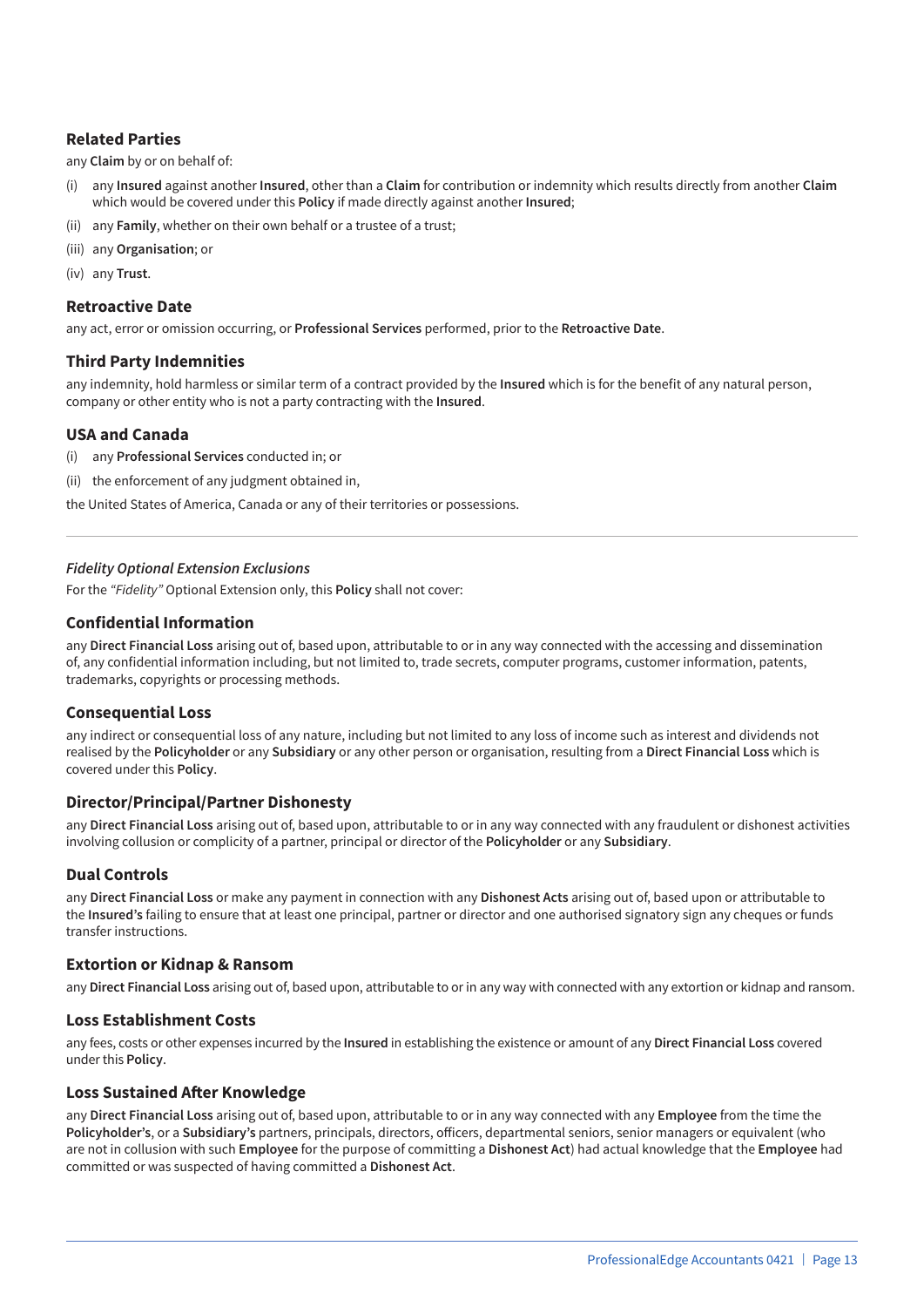#### **Profit & Loss or Inventory Computation**

any **Direct Financial Loss** the proof of which is dependent solely upon:

- (i) a profit and loss computation; or
- (ii) a comparison of inventory records with an actual physical count.

If, however, an **Employee** is identified as having caused or is suspected of having caused a **Direct Financial Loss**, then inventory records and actual physical count of inventory can be submitted as partial evidence in support of proof of the **Direct Financial Loss** as required by the *"Notification of Claims, Occurrences and Direct Financial Losses"* Condition.

## 3.2 Exclusions applicable to Section 2 – Public Liability

The **Insurer** shall not be liable to make any payment under this **Policy** arising out of, based upon or attributable to:

#### **Advertising Liability**

any liability to pay compensation for **Advertising Liability**.

#### **Aircraft/Watercraft**

any liability to pay compensation for **Personal Injury** or **Property Damage** arising from the ownership, possession or use or legal control by the **Insured** of:

- (i) any **Aircraft**; or
- (ii) any **Watercraft**.

#### **Aircraft Products**

any liability arising out of the selling, leasing, hiring or manufacture and/or supply of parts and/or products that are used with the **Insured's** knowledge in any **Aircraft** or any aerial device.

#### **Commercial Management**

- (i) taxes payable by the **Insured**;
- (ii) restitutionary relief;
- (iii) the costs and expenses of complying with any order for, grant of or agreement to provide injunctive or other non-monetary relief;
- (iv) employment related compensation or benefits, including but not limited to any salary, wages, commission or bonus, overhead, charges or expenses of any **Insured**; or
- (v) any matters which may be deemed uninsurable under the law governing this **Policy** or the jurisdiction in which a **Claim** is brought or the **Occurrence** occurs.

#### **Damage to Insured Products**

any liability to pay compensation for:

- (i) physical injury to or destruction or loss of the **Insured Products** or any part of those products arising out of them or any part of them; or
- (ii) loss of use of any tangible property caused by physical injury to or destruction or loss of the **Insured Products** or any part of those **Insured Products** arising out of them or any part of them.

#### **Electronic Data**

any liability to pay compensation for **Personal Injury** or **Property Damage** arising directly or indirectly out of, or in any way involving the **Insured's Internet Operations.**

This exclusion does not apply to **Personal Injury** or **Property Damage** arising out of any material which is already in print by the manufacturer in support of its product, including but not limited to product use and safety instructions or warnings, and which is also reproduced on its site.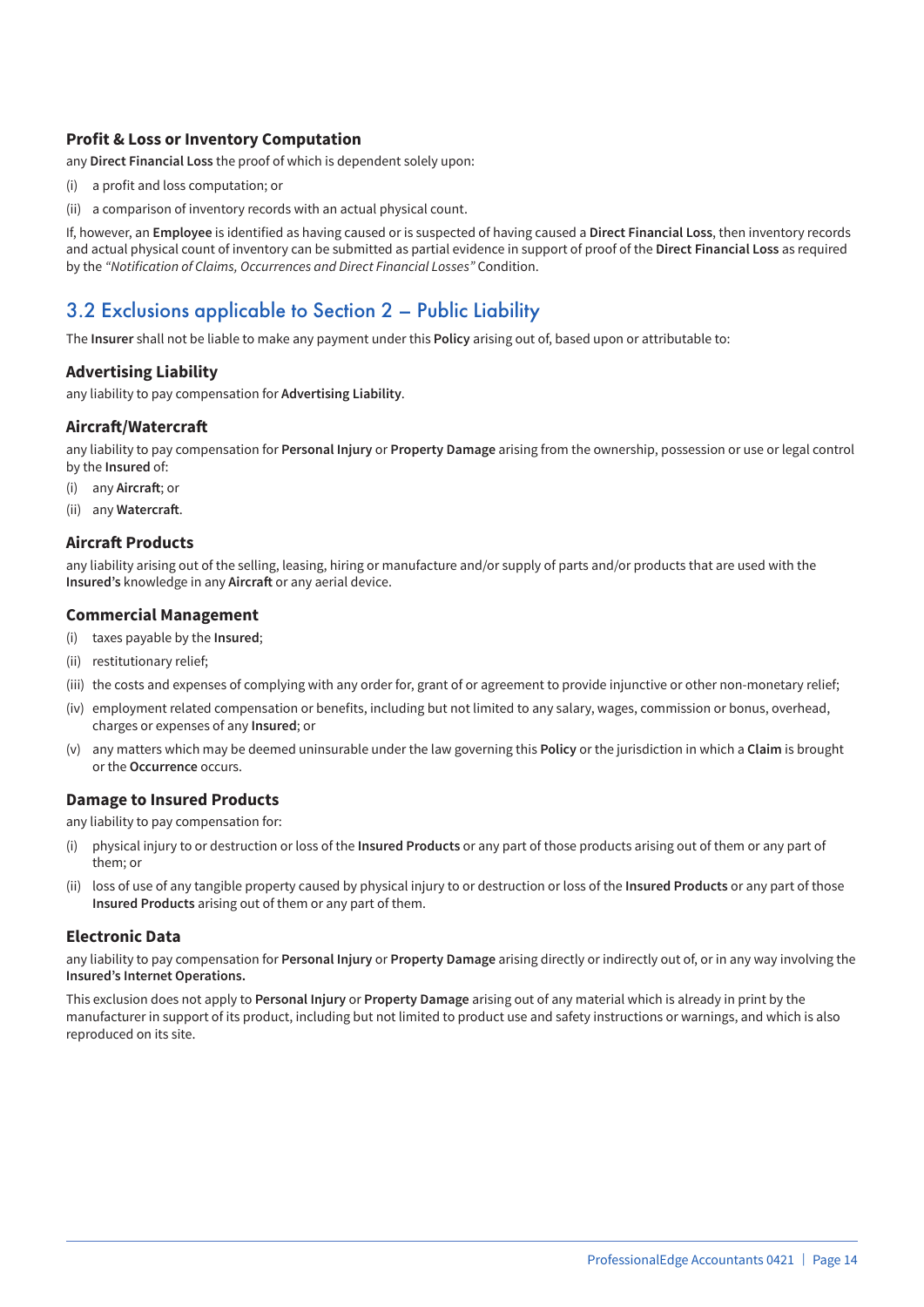#### **Employers Liability**

- (i) any liability for **Personal Injury** to any **Employee** in the **Insured's** service, or through the breach of any duty owed to that **Employee,** where the **Insured** is indemnified or entitled to be indemnified (either in whole or in part) in respect for claims for **Damages** under a policy of insurance (which expression includes arrangements made by the **Insured** to provide accident insurance for the **Insured's** workers under a licence to self insure) arranged (whether required by law or not) in accordance with any workers' compensation legislation or accident compensation legislation;
- (ii) any liability for **Personal Injury** to any **Employee** arising out of, or sustained in the course of, the employment of such person in the **Insured**'s service in Western Australia, other than a person of whom the **Insured** is deemed to be an employer by reason only of Section 175 of the Workers' Compensation and Rehabilitation Act 1981 (WA);
- (iii) any liability for mental anguish suffered by any **Employee** of the **Insured**;
- (iv) any liability for **Personal Injury** arising out of the harassment, libel, slander, defamation or humiliation of, or discrimination against, any **Employee**;
- (v) any liability of a type in respect of which indemnity previously would have been provided under a policy of insurance arranged in accordance with any workers' compensation legislation or accident compensation legislation, but in respect of which indemnity has been withdrawn or reduced as a consequence of a change to the scope, terms, provisions, or requirements of such legislation made after the commencement of the current **Policy Period**; or
- (vi) any other liability imposed by the provisions of any workers compensation legislation or accident compensation legislation or industrial award, agreement or determination.

This exclusion does not apply to the liability of others assumed by the **Insured** under a written contract where the contractual liability has been notified and specifically accepted by the **Insurer**.

#### **Faulty Workmanship**

any liability for the cost of performing, completing, correcting or improving any work done or undertaken by the **Insured**.

#### **Financial Loss**

any liability for financial loss, unless such loss is as the sole and direct result of **Personal Injury**, or **Property Damage** for which cover is provided under Section 2 – Public Liability of this **Policy**.

#### **Fines and Penalties**

any liability for fines, penalties, liquidated damages, punitive damages, exemplary damages, or aggravated damages, or any additional damages arising from the multiplication of compensatory damages.

#### **Libel and Slander**

any liability to pay compensation arising out of the publication or utterance of a libel or slander:

- (i) made prior to the **Policy Period**; or
- (ii) made at the direction of the **Insured** with the knowledge of the falsity thereof; or
- (iii) related to advertising, publishing or printing, broadcasting or telecasting activities conducted by or on behalf of the **Insured**.

#### **Motor Liability**

any liability to pay compensation for **Personal Injury** or **Property Damage** arising out of the ownership, possession or use under the control of the **Insured** of any **Motor Vehicle**:

- (i) which is registered or which is required under any legislation to be registered; or
- (ii) in respect of which compulsory liability or statutory indemnity is required by virtue of any legislation (whether or not that insurance is effected),

provided that exclusions (i) and (ii) above do not apply to **Personal Injury** where:

- (a) that compulsory liability insurance or statutory indemnity does not provide indemnity;
- (b) the reasons or reasons why that compulsory liability or statutory indemnity does not provide indemnity does not involve a breach by the **Insured** of legislation relating to **Motor Vehicles**; and
- (c) **Motor Vehicles** whilst being operated or used by the **Insured** as a **Tool of Trade**.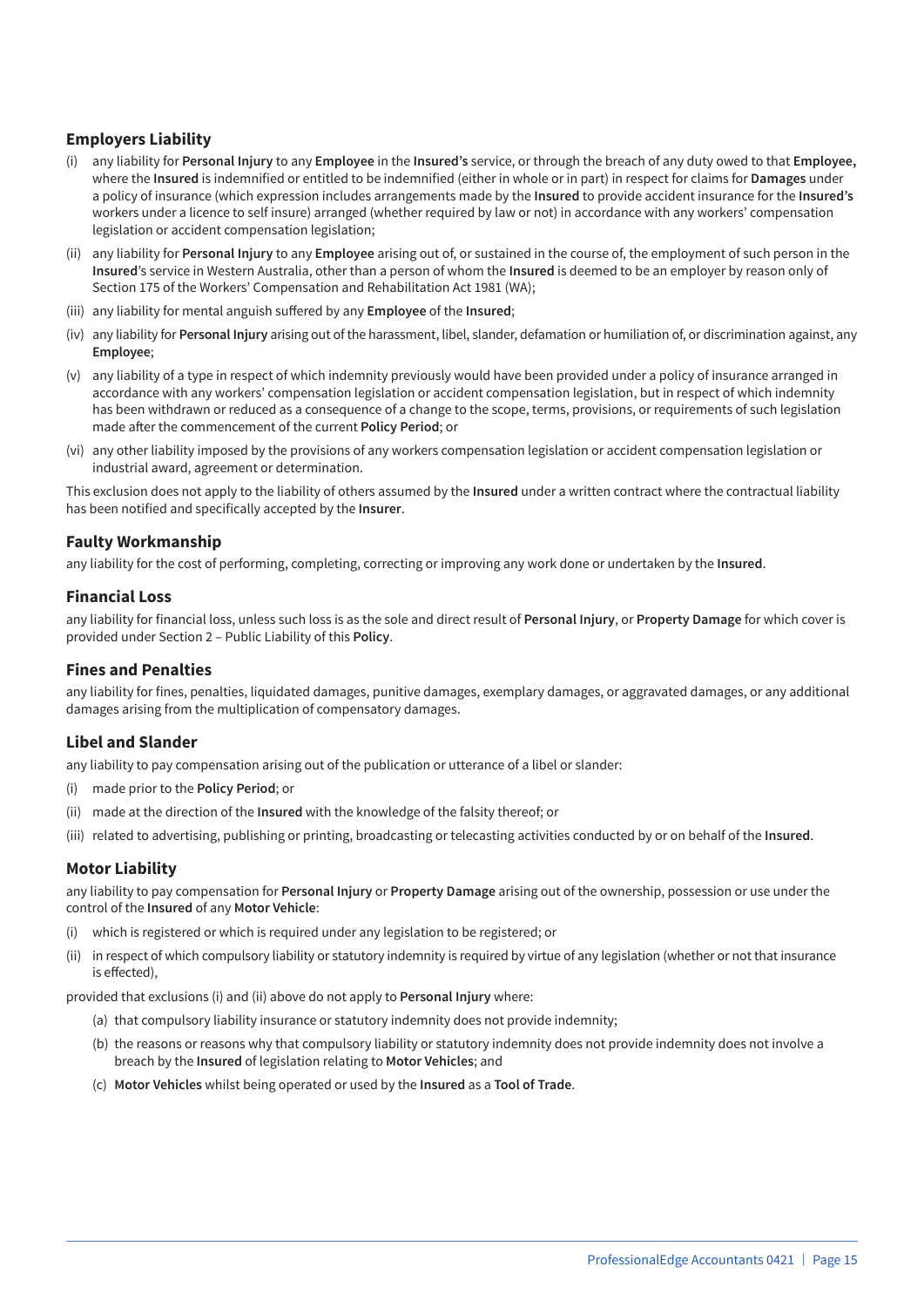#### **Pollution**

- (i) any liability to pay compensation for **Personal Injury** or **Property Damage** caused by or arising directly or indirectly out of the actual, alleged or threatened discharge, dispersal, release or escape of smoke, vapours, soot, fumes, acids, alkalis, toxic chemicals, liquids or gases, waste materials or other irritants, contaminants or pollutants into or upon any property, land, the atmosphere or any watercourse or body of water (including groundwater) but this exclusion does not apply if the actual discharge, dispersal, release or escape:
	- (a) is neither reasonably expected nor intended by the **Insured**; and
	- (b) is the consequence of a sudden and instantaneous cause which takes place at a clearly identifiable point in time during the **Policy Period**;
- (ii) any liability for any costs or expenses incurred in the preventing, removing, nullifying, or cleaning up any discharge, dispersal, release or escape as described in (i) above, unless such costs or expenses are consequent upon an unexpected, unintended sudden and instantaneous cause which takes place at a clearly identifiable point in time during the **Policy Period** and results in **Personal Injury** or **Property Damage** and is not otherwise excluded by this **Policy**; or
- (iii) the actual alleged or threatened discharge, dispersal, release or escape of smoke, vapours, soot, fumes, acids, alkalis, toxic chemicals, liquids or gases, waste materials or other irritants, contaminants or pollutants in the United States of America (USA) or Canada or in any country to which the laws of the USA or Canada apply.

#### **Product Recall and Repair**

any liability to pay compensation for damages claimed for the withdrawal, inspection, repair, replacement or loss of use of **Insured Products**.

#### **Professional Liability**

any liability to pay compensation for the rendering of or failure to render professional advice, design, service or specification; merger or acquisition advice; legal, financial, insurance or investment advice; corporate advisory; or valuations by the **Insured** or error or omission connected therewith other than rendering or failure to render professional medical advice by an **Employee** employed to provide medical advice, first aid and other medical services on the **Insured's** premises.

#### **Property Damage**

any liability to pay compensation for **Property Damage** in respect of property owned by or leased or rented by the **Insured** or in the **Insured's** physical or legal control other than:

- (i) **Employees** and/or guests and/or visitors' personal property;
- (ii) premises (including contents, fixtures and fittings) leased or rented by the **Insured** for the purpose of the business;
- (iii) premises (including contents, fixtures and fittings) temporarily occupied by the **Insured** for the purposes of carrying out work in connection with the business;
- (iv) **Motor Vehicles** (not belonging to or used by or on behalf of the **Insured**) in the physical or legal control of the **Insured** where such **Property Damage** occurs whilst any such **Motor Vehicles** is in a car park owned or operated by the **Insured** provided that the **Insured** does not operate the car park for reward; and
- (v) any property temporarily in the **Insured's** physical or legal control provided no indemnity is granted for damage to that part of any property upon which the **Insured** is or has been working on and the **Insurer's** liability under this clause does not exceed \$100,000 for any one **Occurrence**.

Notwithstanding (i) to (v) above, no cover is provided under this **Policy** in respect to liability assumed by the **Insured** under any contract or agreement which requires the **Insured** to effect material damage insurance on premises, property or goods which the **Insured** does not own.

#### **Silica**

any liability directly or indirectly caused by or alleged to be caused by or contributed to, in whole or in part, by or arising out of the presence, ingestion, inhalation or absorption of or exposure to silica products, silica fibers, silica dust or silica in any form, or to any obligation of the **Insured** to indemnify any party because of **Personal Injury** or **Property Damage** arising out of the presence, ingestion, inhalation or absorption of or exposure to silica products, silica fibers, silica dust or silica in any form.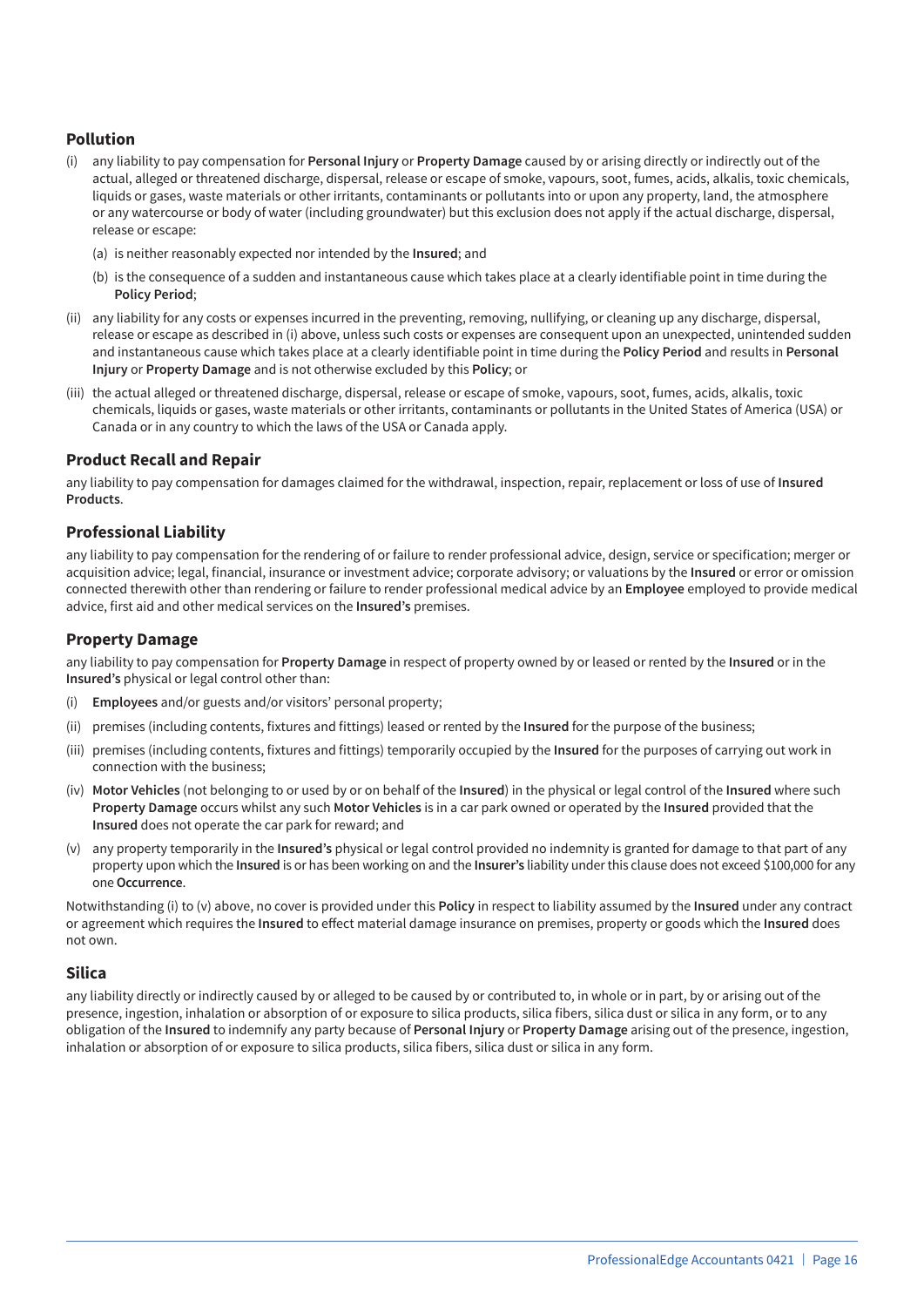### 3.3 Exclusions applicable to Section 1 – Professional Indemnity and Section 2 – Public Liability

The **Insurer** shall not be liable to make any payment under this **Policy** arising out of, based upon or attributable to:

#### **Intentional Acts**

any deliberate, intentional, reckless or wilful conduct.

#### **Misdeeds**

any act which a court, official tribunal or arbitrator finds, or which an **Insured** admits, to be a criminal, dishonest or fraudulent act; and in such event, the **Insurer** shall be reimbursed for all loss paid in connection with such **Claim** or **Occurrence**; provided, however, that this exclusion shall not apply to the *"Fraud/Dishonesty"* Standard Extension or the *"Fidelity"* Optional Extension.

#### **Nuclear and Radioactive Contamination**

- (i) any ionizing radiations or contamination by radioactivity from any nuclear fuel or from any nuclear waste from the combustion of nuclear fuel; or
- (ii) the radioactive, toxic, explosive or hazardous properties of any nuclear assembly or nuclear component thereof.
- For the purpose of this exclusion combustion shall include any self-sustaining process of nuclear fission.

#### **Patents/Trade Secrets**

any breach of any license concerning infringement of or misappropriation of patents or **Trade Secrets**.

#### **Trade Debts**

- (i) any trading debt incurred by an **Insured**; or
- (ii) any guarantee given by an **Insured** for a debt.

#### **War/Terrorism**

arising out of, based upon or attributable to any war (declared or otherwise), terrorism, warlike, military, terrorist or guerrilla activity, sabotage, force of arms, hostilities (declared or undeclared), rebellion, revolution, civil disorder, insurrection, usurped power, confiscation, nationalisation or destruction of or damage to property by or under the order of, any governmental, public or local authority or any other political or terrorist organisation.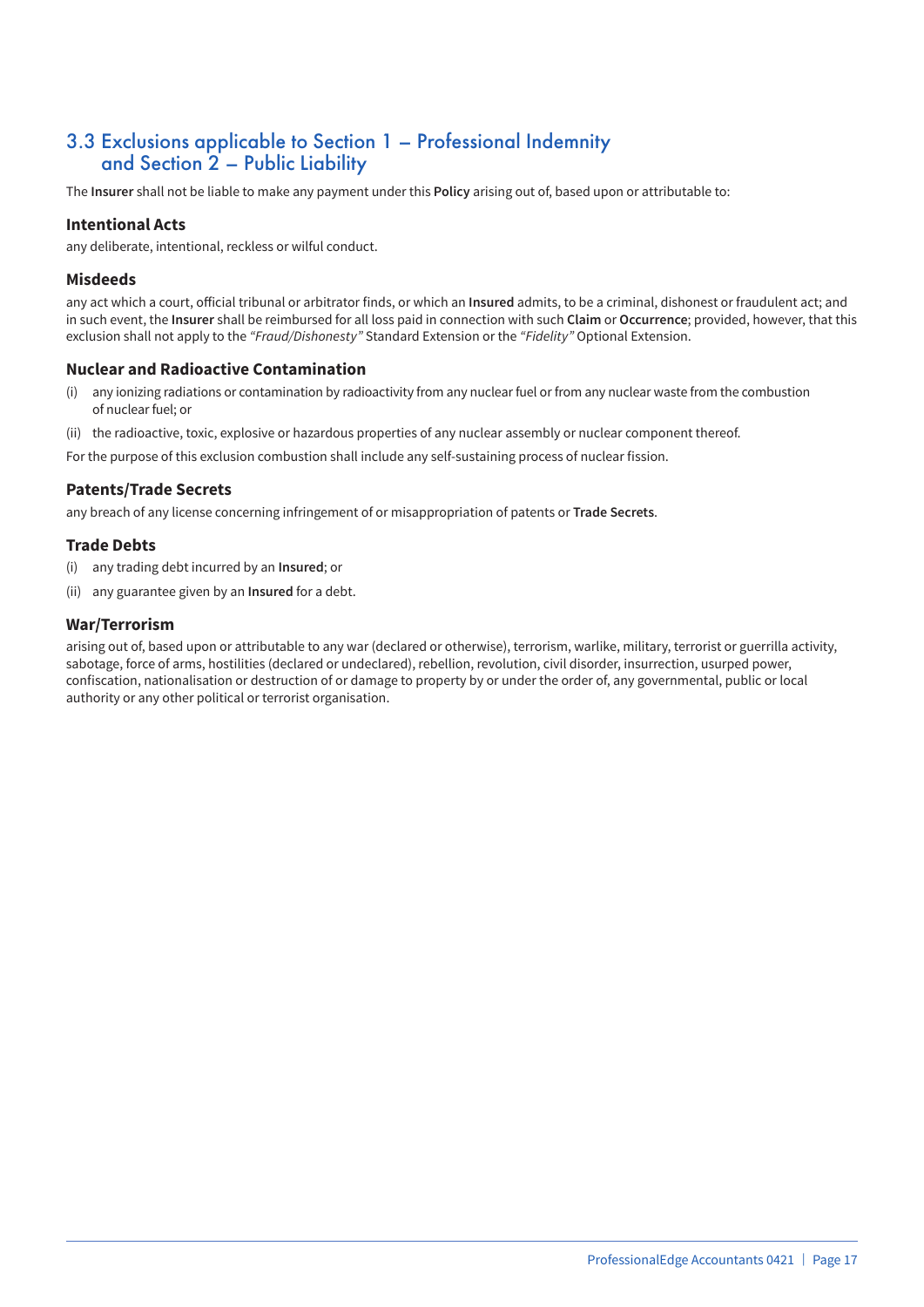## Section 4 – Claims Conditions

#### **Insurer's Response**

The **Insurer** shall:

- (i) acknowledge receipt of any correspondence under the '*Claims Conditions Notification of Claims, Occurrences and Direct Financial Losses'* within two (2) business days; and
- (ii) request any further material it reasonably requires to make its coverage determination within a reasonable time after receipt of the correspondence; and
- (iii) promptly advise the **Insured** of any additional investigation or material it reasonably requires; and
- (iv) within a reasonable time after receipt of all further material referred to in (ii) and (iii); and at the request of the **Insured**, the **Insurer** shall confirm their preparedness to advance any costs and expenses payable under this **Policy** as provided in (vi) below, except to the extent that indemnity has been denied; and
- (v) confirm the assumption of the defence of a **Claim** to the **Insured** in writing within a reasonable time as outlined under *'Defence & Settlement – Defence/Settlement'*; and
- (vi) advance all **Defence Costs** and payment of all other costs and expenses payable under this **Policy**, within a reasonable time after sufficiently detailed invoices for those costs are received and accepted for payment by the **Insurer**.

The timelines herein are premised upon the **Insured** providing notification within ten (10) business days in accordance with *'Claims Conditions – Notification of Claims, Occurrences and Direct Financial Losses'* so as to allow the **Insurer** to participate fully as outlined in *'Defence & Settlement – Defence/Settlement.'* The **Insured** may agree to extend these timelines at the request of the **Insurer**, and such agreement is not to be unreasonably withheld.

#### **Notification of Claims, Occurrences and Direct Financial Losses**

The **Insured** shall, as a condition precedent to the obligations of the **Insurer** under this **Policy**, give written notice to the **Insurer** as soon as practicable and during the **Policy Period** of any:

- (i) **Occurrence**, claim, writ, summons, impending proceedings, impending prosecution or inquest;
- (ii) **Claim** first made against the **Insured**;
- (iii) **Direct Financial Loss**; or
- (iv) matter under an extension.

All notifications must be in writing and reference the Policy Number, and addressed as required in the *"Claims Notice"* Item on the Schedule.

If the **Insured** notifies a **Direct Financial Loss** to the **Insurer**, the **Insured** must also, as soon as practicable, provide the **Insurer** with:

- (i) affirmative proof of the **Direct Financial Loss**; and
- (ii) all requested information and documents and co-operation in all matters pertaining to the **Direct Financial Loss**.

#### **Other Insurance**

This **Policy** shall always apply excess over any other insurance ("Other Insurance") that the **Insured** has a right to recover from and which is specified in the Other Insurance List in the Schedule to this **Policy**. This includes the renewal or replacement of such "Other Insurance" during the **Policy Period**.

The **Policyholder** shall notify the **Insurer** of any changes to "Other Insurance" in place. The **Policyholder** agrees to notify the **Insurer** of "Other Insurance" within 14 days of inception of the **Policy** or of any amendments to existing "Other Insurance" at its earliest convenience.

#### **Related Claims**

If notice of a **Claim** or loss insured by this **Policy** is given to the **Insurer** pursuant to the terms and conditions of this **Policy**, then:

- (i) any subsequent **Claim** or loss insured by this **Policy** alleging, arising out of, based upon or attributable to the facts alleged in that previously notified **Claim** or loss insured by this **Policy**; and
- (ii) any subsequent **Claim** or loss insured by this **Policy** which is the same as or related to any act or omission alleged in that previously notified **Claim** or loss insured by this **Policy**,

shall be considered made against the **Insured** and reported to the **Insurer** at the time notice was first given.

Any **Claim**, **Claims** or losses insured by this **Policy** arising out of, based upon or attributable to:

- (i) the same cause; or
- (ii) a single act or omission; or
- (iii) a series of continuous, repeated or related acts or omissions,

shall be considered a single **Claim** or loss for the purposes of this **Policy**.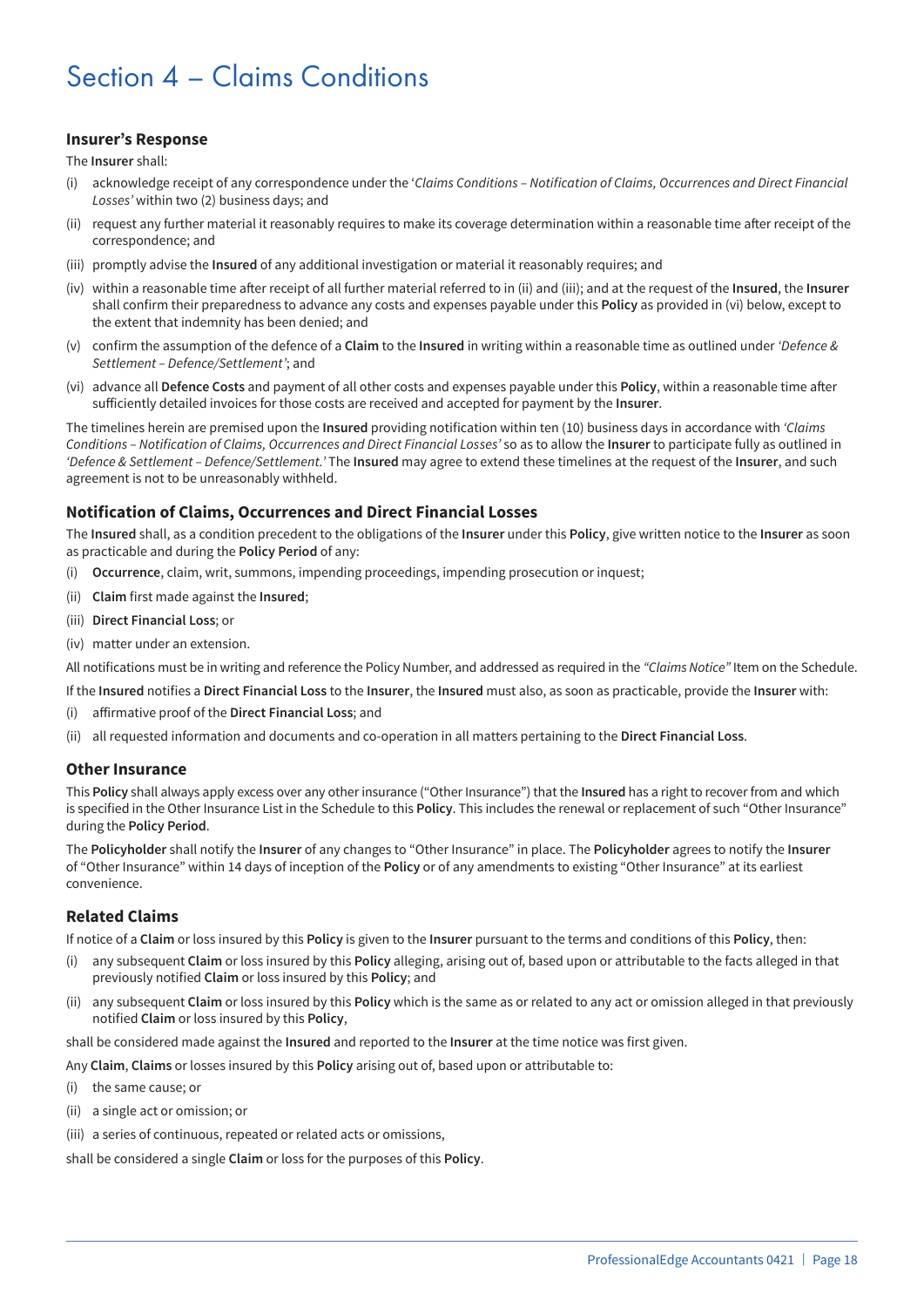#### **Related Dishonest Acts**

Any **Direct Financial Loss** resulting from a series of continuous, repeated or related **Dishonest Acts** shall be considered a single **Direct Financial Loss**.

#### **Related Occurrences**

All **Personal Injury** and **Property Damage** arising out of continuous or repeated exposure to substantially the same general conditions will be construed as arising out of one single **Occurrence** for the purposes of Section 2 – Public Liability of this **Policy**.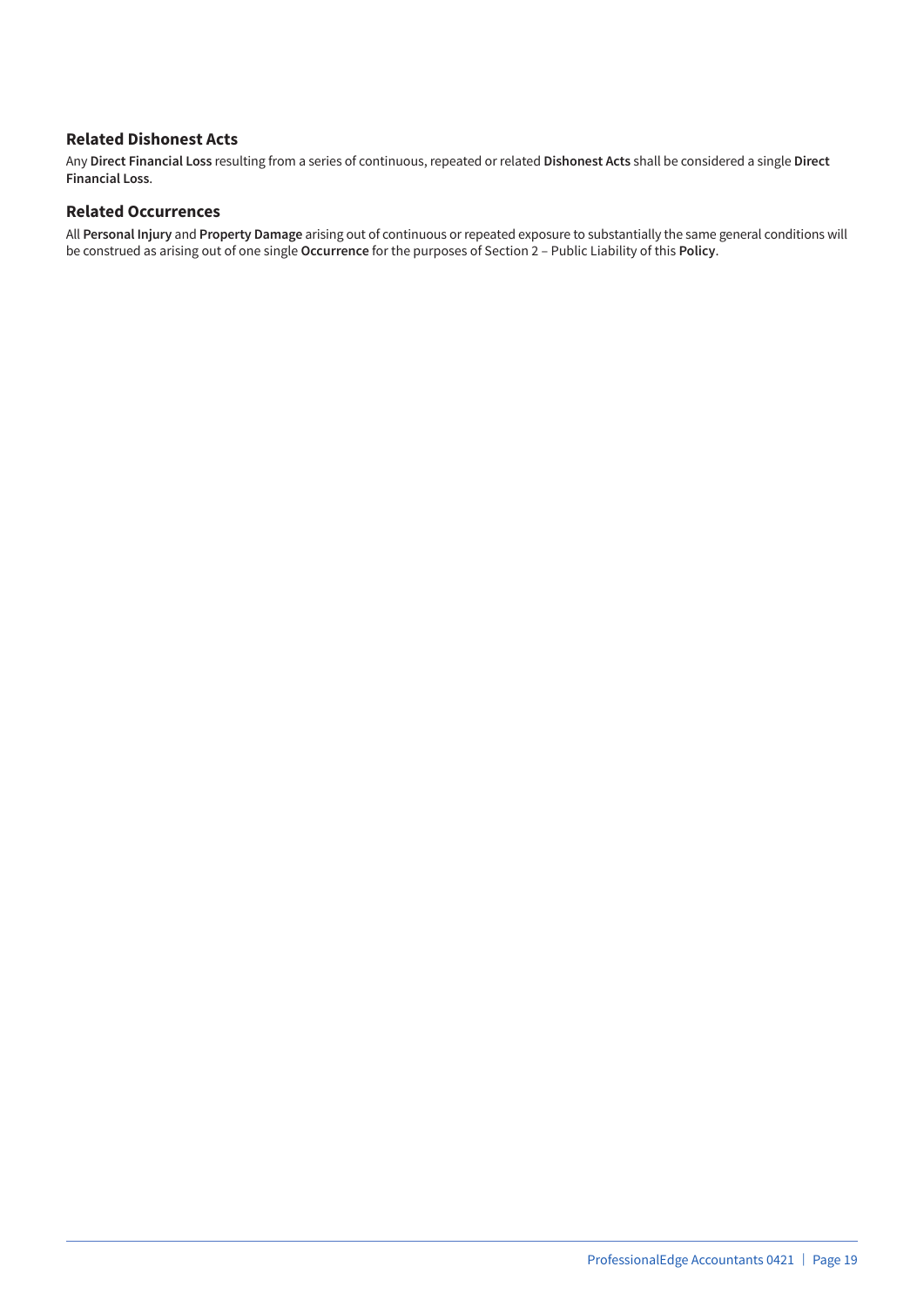## Section 5 – Defence & Settlement

#### **Allocation**

Where any **Claim** or **Occurrence** which arises from both covered matters and matters not covered by this **Policy**, the **Insurer's** liability under this **Policy** is limited to the proportion of the **Claim** or loss arising from an **Occurrence** which represents a fair and equitable allocation between each **Insured** and the **Insurer**, taking into account the relative legal and financial exposures attributable to covered matters and matters not covered under this **Policy**.

#### **Allocation Disputes**

If the parties are unable to agree on the fair and equitable allocation between covered matters and not covered matters, then this is to be referred for determination by an independent **Senior Lawyer**. The **Senior Lawyer** is to determine the fair and equitable allocation as an expert, not as an arbitrator.

The **Policyholder** (or its designee) and the **Insurer** may make submissions to the **Senior Lawyer**. The **Senior Lawyer** is to take account of the parties' submissions, but the **Senior Lawyer** is not to be fettered by such submissions and is to determine the fair and equitable allocation in accordance with his or her own judgment and opinion. The **Senior Lawyer's** determination shall be final and binding. The costs of the **Senior Lawyer's** determination are to be borne by the **Insurer**.

For so long as the amounts to be paid under the **Policy** remains un-agreed and undetermined, the **Insurer** shall pay the proportion which it considers represents a fair and equitable allocation. The fair and equitable allocation finally agreed or determined shall be applied retrospectively to any amounts incurred prior to agreement or determination.

#### **Cooperation**

The **Insured** will at their own cost:

- (i) render all reasonable assistance to the **Insurer** and co-operate in the defence of any **Claim** or any other claim, writ, summons, impending proceedings, impending prosecution or inquest arising directly from an **Occurrence** and the assertion of indemnification and contribution rights;
- (ii) use due diligence and do and concur in doing all things reasonably practicable to avoid or diminish any **Claim** under this **Policy** or any other claim, writ, summons, impending proceedings, impending prosecution or inquest arising directly from an **Occurrence**;
- (iii) give such information and assistance to the **Insurer** as the **Insurer** may reasonably require to enable it to investigate any **Claim** or any other claim, writ, summons, impending proceedings, impending prosecution or inquest arising directly from an **Occurrence** or determine the **Insurer's** liability under this **Policy**;
- (iv) use its best endeavours to preserve any property, products, appliances, plant or other things which might prove necessary or useful by way of evidence in connection with any **Claim** or any other claim, writ, summons, impending proceedings, impending prosecution or inquest and, so far as may be reasonably practicable, no alteration or repair shall be effected without the **Insurer's** consent until the **Insurer** has had the opportunity of inspection; and
- (v) take all reasonable steps to prevent other **Personal Injury** or **Property Damage** arising out of the same or similar conditions.

#### **Defence/Settlement**

The **Insurer** does not assume any duty to defend, and the **Insured** shall defend and contest any **Claim**, or any other claim, writ, summons, impending proceedings, impending prosecution or inquest arising directly from an **Occurrence**, made against them unless the **Insurer**, in its sole and absolute discretion, elects in writing to take over and conduct the defence and settlement of any **Claim** or any other claim, writ, summons, impending proceedings, impending prosecution or inquest arising directly from an **Occurrence**. If the **Insurer** does not so elect, it shall be entitled, but not required, to participate fully in such defence and the negotiation of any settlement that involves or appears reasonably likely to involve the **Insurer**. The **Insurer** has the right at any time after notification of a **Claim**, or any other claim, writ, summons, impending proceedings, impending prosecution or inquest arising directly from an **Occurrence**, to make a payment to the **Insured** of the unpaid balance of the **Limit of Liability**, and upon making such payment, all obligations of the **Insurer** to the **Insured** under this **Policy**, including, if any, those relating to defence, shall cease.

In the event that payment is made under the *"Advanced Defence Costs"* Insurance Cover, and it is determined that such **Insured** is not entitled to such payment under this **Policy**, each **Insured** will repay the **Defence Cost** to the **Insurer** for such amounts paid.

#### **Insurer's Consent**

As a condition precedent to cover under this **Policy**, no **Insured** shall admit or assume any liability, enter into any settlement agreement, consent to any judgment, or incur any **Defence Costs** without the prior written consent of the **Insurer**. Only those settlements, judgments and **Defence Costs** consented to by the **Insurer**, and judgments resulting from **Claims** defended in accordance with this **Policy**, shall be recoverable under this **Policy**.

Notwithstanding anything to the contrary, whenever the **Insurer's** consent is required under this **Policy**, whether as a precondition or otherwise, the **Insurer** will not unreasonably withhold or delay giving such consent.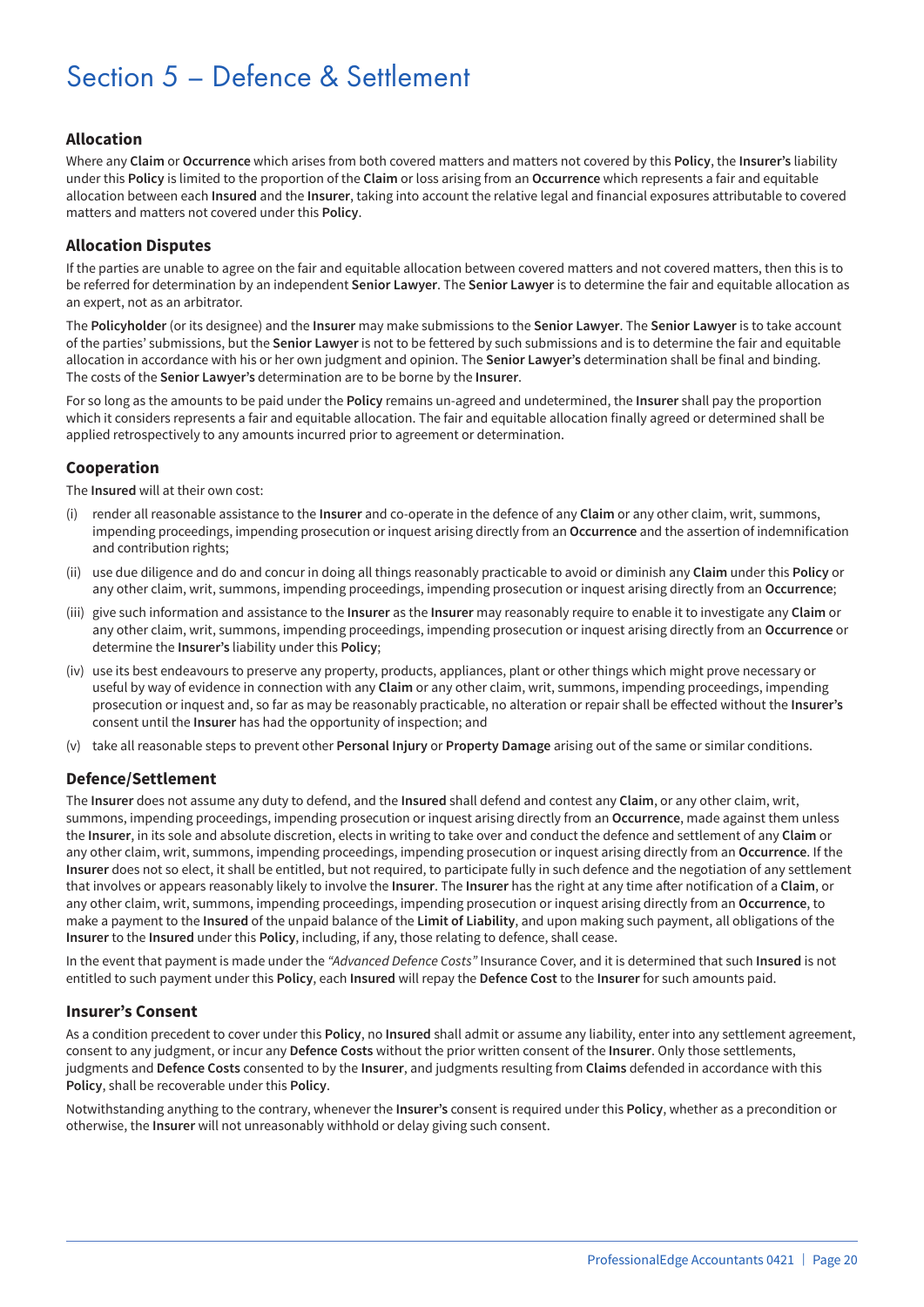#### **Direct Financial Loss Mitigation**

As soon as the **Insured Discovers** a **Direct Financial Loss** involving an identified **Employee**, the **Insured** must immediately take all necessary steps to prevent any additional **Direct Financial Loss** being caused by the same identified **Employee**. Any further **Direct Financial Loss** caused by the same **Employee** after the date of **Discovery** will not be covered by this **Policy**.

#### **Insured's Consent**

The **Insurer** may make any settlement of any **Claim** it deems expedient with respect to any **Insured**, subject to such **Insured's** written consent. If any **Insured** withholds consent to such settlement, the **Insurer's** liability on account of such **Claim** or **Occurrence** shall not exceed the amount for which the **Insurer** could have settled such **Claim** or **Occurrence**, plus **Defence Costs** incurred as of the date such settlement was proposed in writing by the **Insurer**, less coinsurance (if any) and the applicable **Retention**.

#### **Reasonable Care**

The **Insured** shall:

- (i) take all reasonable precautions to:
	- (a) prevent **Personal Injury** or **Property Damage**; and
	- (b) comply and ensure that the **Insured's Employees** and agents comply with all Statutory Obligations, By-Laws or Regulations imposed by any Public Authority in respect thereof for the safety of persons and property.

#### **Cross Liability**

In respect of Section 2 – Public Liability only, where more than one party comprises the **Insured** each of the parties shall be considered as a separate and distinct unit and the word **Insured** shall be considered as applying to each party in the same manner as if a separate policy had been issued to each of the said parties provided that nothing in this clause shall result in the increase of the **Limit of liability** under this **Policy** in respect of any **Occurrence**.

#### **Inspection**

The **Insurer** shall be permitted but not obligated to inspect the **Insured's** property and operations at any time. Neither the **Insurers'** right to make inspections nor the making thereof nor any report thereon shall constitute an undertaking on behalf of or for the benefit of the **Insured** or others, to determine or warrant that such property or operations are safe. The **Insurer** may examine and audit the **Insured's** books and records at any time during the **Policy Period** and extensions thereof and within three (3) years after the final termination of this **Policy**, as far as they relate to the subject matter insured.

#### **Subrogation**

If any payment is to be made under this **Policy** in respect of a **Claim**, **Occurrence** or other claim, writ, summons, impending proceedings, impending prosecution or inquest or other loss insured by this **Policy**, the **Insurer** shall be subrogated to all rights of recovery of the **Insured** whether or not payment has in fact been made and whether or not the **Insured** has been fully compensated for its actual loss. The **Insurer** shall be entitled to pursue and enforce such rights in the name of the **Insured** who, at its own cost, shall provide the **Insurer** with all reasonable assistance and co-operation in doing so, including but not limited to the execution of any necessary instruments and papers. The **Insured** shall do nothing to prejudice these rights. Any amount recovered in excess of the **Insurer's** total payment shall be restored to the **Insured** less the cost to the **Insurer** of such recovery.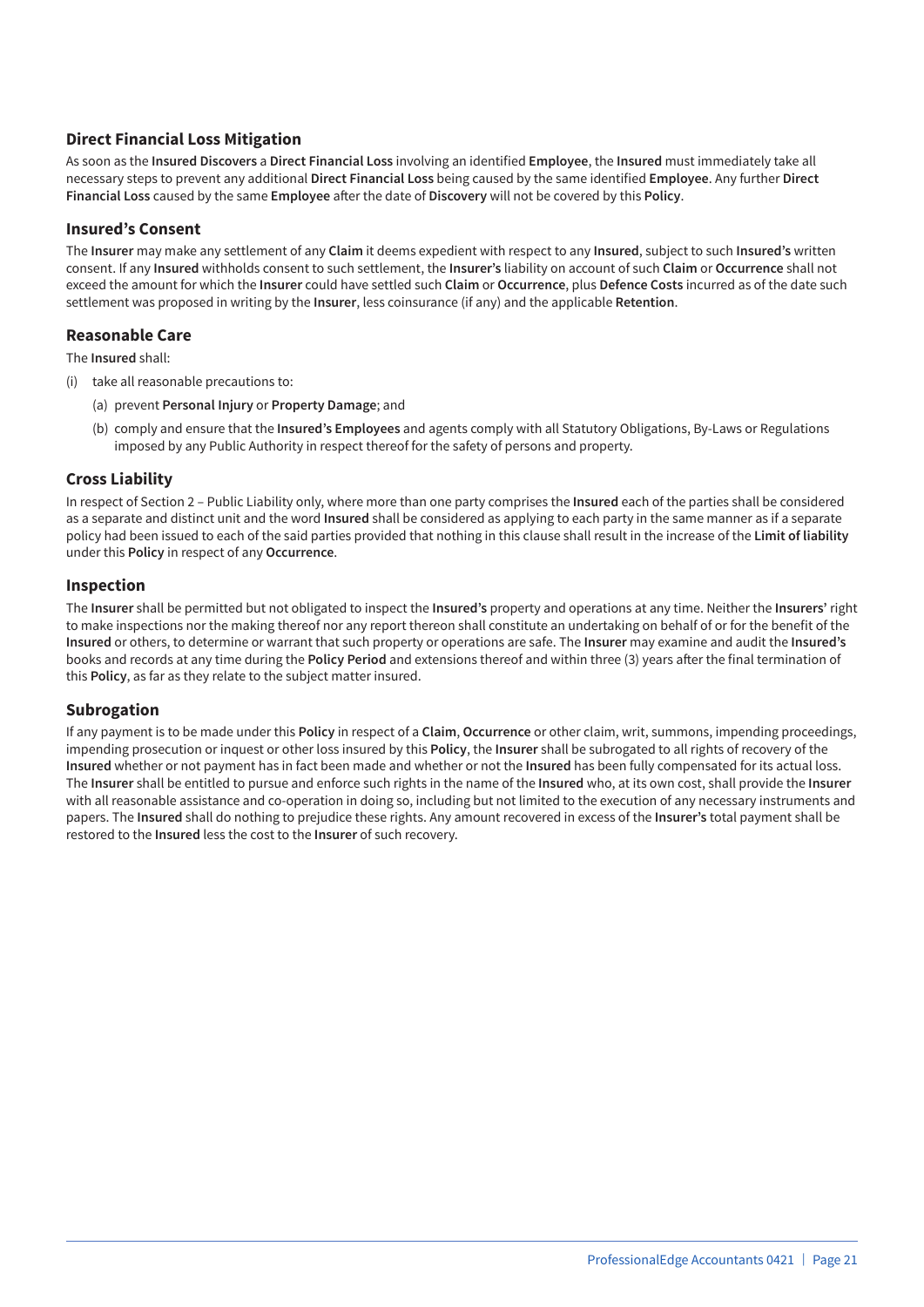## Section 6 – Limit & Retention

## Limit of Liability

#### **Section 1 – Professional Indemnity**

The total amount payable by the **Insurer** for a single **Claim** or loss (as specified in the *"Related Claims"* Condition) or **Direct Financial Loss** (as specified in the *"Related Dishonest Acts"* Condition) shall not exceed the Limit of Liability (any one **Claim**). The total amount payable by the **Insurer** under Section 1 – Professional Indemnity of this **Policy** shall not exceed the **Limit of Liability** (Aggregate).

The **Limit of Liability** is inclusive of **Defence Costs**.

The **Limit of Liability** (any one **Claim**) and the **Limit of Liability** (Aggregate) for the period provided in the *"Extended Reporting Period"* Extension are part of, and not in addition to, the **Limit of Liability** (any one **Claim**) and the **Limit of Liability** (Aggregate) for the **Policy Period**. Each Sublimit of Liability and Extension in Section 1 – Professional Indemnity of this **Policy** is part of the **Limit of Liability** (Aggregate) applicable to Section 1 – Professional Indemnity of this **Policy** and is not payable in addition to such **Limit of Liability** (Aggregate).

#### **Section 2 – Public Liability**

The total amount payable by the **Insurer** for a single **Occurrence** (as specified in the *"Related Occurrences"* Condition) shall not exceed the **Limit of Liability** (any one **Occurrence**).

Except where otherwise stated, the **Insurer** will pay Supplementary Payments in addition to the **Limit of Liability**. In the event that the total **Damages** resulting from a single covered **Occurrence** exceeds the **Limit of Liability** (any one **Occurrence**), then the **Insurer** will cover parts (i) to (v) of the Supplementary Payments in addition to the **Limit of Liability** (any one **Occurrence**) up to the proportion that the **Limit of Liability** (any one **Occurrence**) bears to the total amount paid to dispose of the claim arising from the **Occurrence**.

However, the **Limit of Liability** in respect of **Occurrences** in the United States of America or Canada or any of their territories or possessions will be inclusive of Supplementary Payments.

### **General**

The inclusion of more than one **Insured** under this **Policy** does not operate to increase the total amount payable by the **Insurer** under any Section of this **Policy**.

### Retention

#### **Section 1 – Professional Indemnity**

The **Insurer** shall only pay for the amount of any **Claim** or other loss insured under Section 1 – Professional Indemnity of this **Policy** which is in excess of the **Retention** applicable to Section 1 – Professional Indemnity of this **Policy**. A single **Retention** shall apply to a single **Claim** or loss (as specified in the *"Related Claims"* Condition) or **Direct Financial Loss** (as specified in the *"Related Dishonest Acts"* Condition). The **Retention** is to be borne by the **Insured** and shall remain uninsured.

#### **Section 2 – Public Liability**

The **Insurer** shall only pay for any **Damages** and amounts insured under the *"Supplementary Payments"* Insurance Cover which are in excess of the **Retention** applicable to Section 2 – Public Liability of this **Policy**. A single **Retention** shall apply to **Damages** and amounts insured under the *"Supplementary Payments"* Insurance Cover arising from a single **Occurrence** (as specified in the *"Related Occurrences"* Conditions). The **Retention** is to be borne by the **Insured** and shall remain uninsured.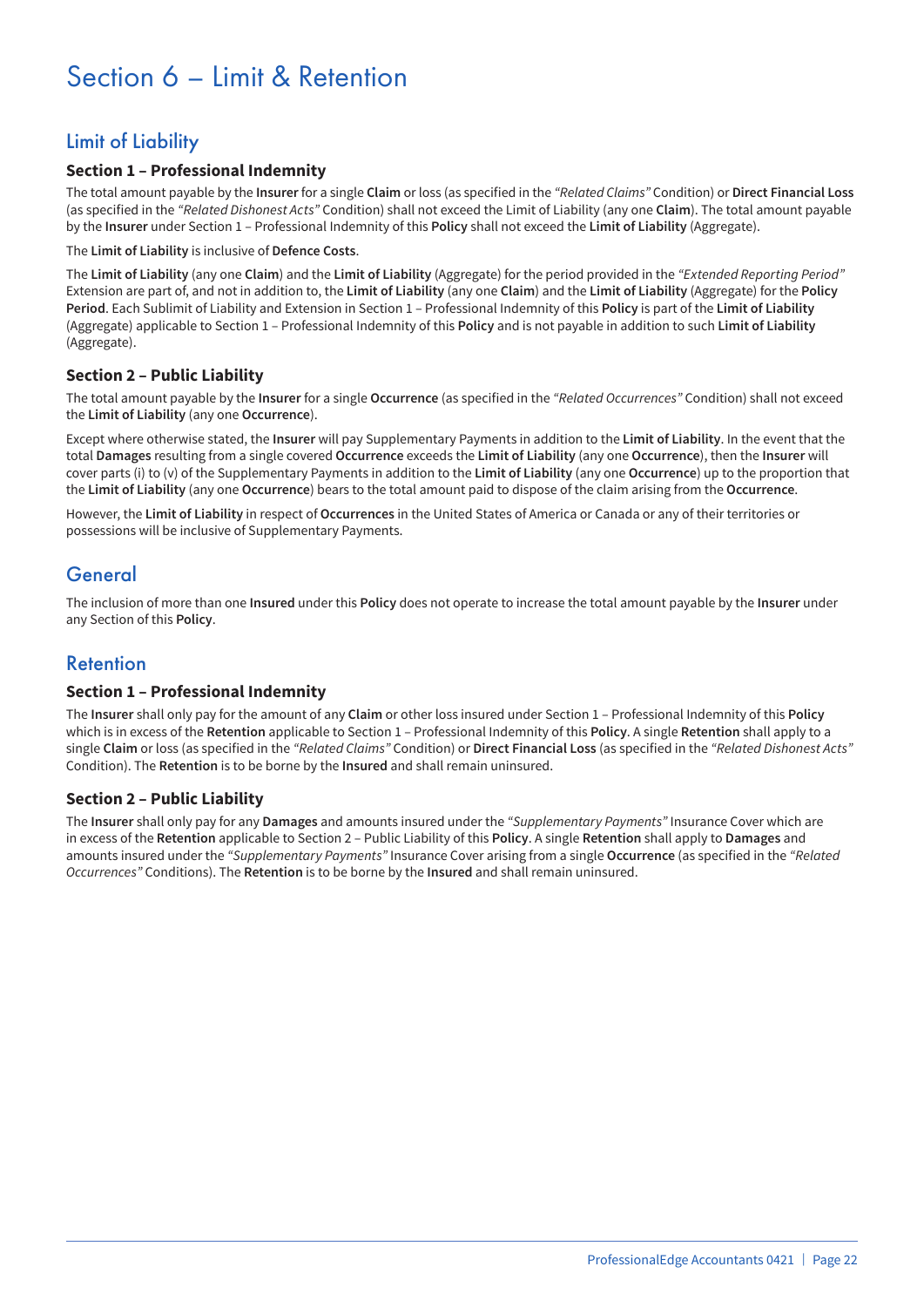## Section 7 – General Provisions

#### **Administration**

The **Policyholder** has acted and shall act on behalf of each and every **Insured** with respect to:

- (i) negotiating terms and conditions of, binding and amending cover;
- (ii) exercising rights of **Insureds**;
- (iii) notices;
- (iv) premiums;
- (v) endorsements;
- (vi) dispute resolution;
- (vii) claims management and consent to defence/settlement; and
- (viii) payments to any **Insured**.

#### **Alteration of Risk**

The **Insured** must provide the **Insurer** with immediate written notice of:

- (i) every change which materially varies any of the facts or circumstances existing at the commencement of this **Policy** that comes to the **Insured's** knowledge, which will also be deemed to include the knowledge of any person whose knowledge would in law be the **Insured's** knowledge; and
- (ii) if the **Insured** does not provide such notification before the happening of a **Claim** or an **Occurrence** giving rise to a claim under this **Policy** then, subject to the *Insurance Contracts Act 1984* (Cth), the **Insurer** may refuse to pay a claim, either in whole or in part.

#### **Assignment**

This **Policy** and any rights under or in respect of it cannot be assigned without the prior written consent of the **Insurer**.

#### **Cancellation**

This **Policy** may be cancelled by the **Policyholder** at any time by providing written notice to the **Insurer**. Where no **Claims**, or, pursuant to section 40(3) of the *Insurance Contracts Act 1984*, circumstances that might give rise to a **Claim**, have been notified to the **Insurer** and no liability is incurred by the **Insurer** to make a payment under the policy arising from such **Claim** or circumstance, the **Policyholder** shall be entitled to a refund of the *pro rata* proportion of the premium for the unexpired **Policy Period**.

This **Policy** may be cancelled by the **Insurer** as prescribed by the *Insurance Contracts Act 1984* (Cth).

#### **Insurance Arranged By Principal**

For Section 2 – Public Liability of this **Policy** only, If the **Insured** enters into an agreement with any other party (who for the purpose of this clause is called the *"Principal"*) pursuant to which the Principal has agreed to provide a policy of insurance which is intended to indemnify the **Insured** for any loss or liability arising out of the performance of the said agreement then the **Insurer** will (subject to the terms and conditions of this **Policy**) only indemnify the **Insured** for loss or liability not covered by the policy of insurance provided by the Principal.

#### **Non-Imputation & Severability**

For the purposes of determining the applicability of cover under this **Policy**:

- (i) where the **Policy** affords cover to more than one party, the failure to comply with the duty to disclosure under the *Insurance Contracts Act 1984* (Cth) or misrepresentation by any **Insured** shall not prejudice the rights of any other **Insured** to cover under this **Policy**; and
- (ii) the conduct of any one **Insured** shall not be imputed to any other **Insured**.

In the event of (i) and (ii) above, cover is only provided where the other **Insured** is innocent of and had no prior knowledge of the failure, misrepresentation or conduct.

#### **Plurals, Headings and Titles**

The descriptions in the headings and titles of this **Policy** are solely for reference and convenience and do not lend any meaning to this contract. Words and expressions in the singular shall include the plural and vice versa. In this **Policy**, words in **bold** typeface have special meaning and are defined. Words that are not specifically defined in this **Policy** have the meaning normally attributed to them.

#### **Policy Purchase**

In granting cover to the **Insured**, the **Insurer** has relied upon the material statements and particulars in the proposal together with its attachments and other information supplied. If the **Insurer** becomes entitled to avoid this **Policy** from inception or from the time of any variation in cover, the **Insurer** may at its discretion maintain this **Policy** in full force but exclude the consequences of and any **Claim**, **Direct Financial Loss** or **Occurrence** relating to any matter which ought to have been disclosed before inception or any variation in cover.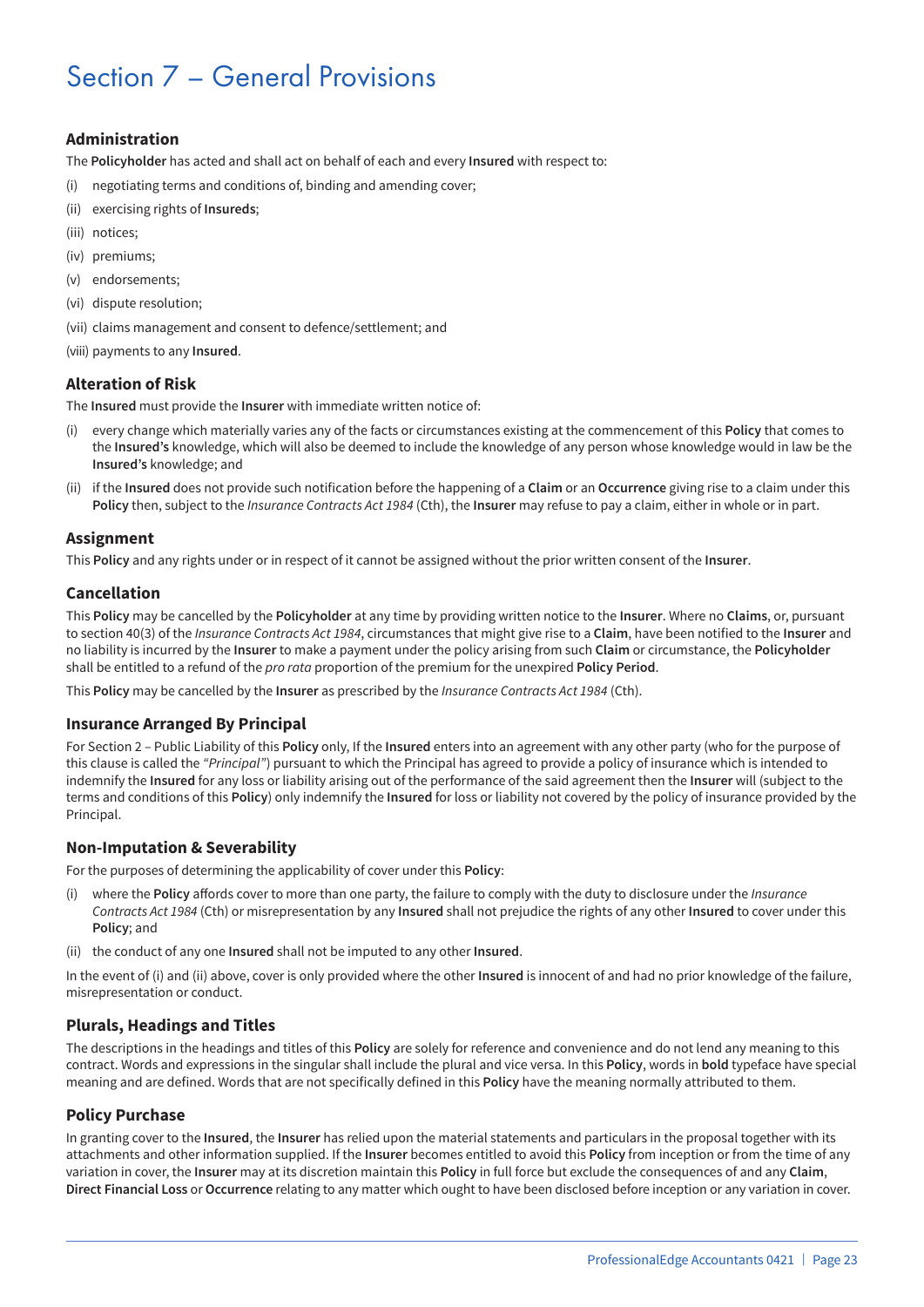#### **Run-Off Event**

If a **Run-Off Event** occurs during the **Policy Period**, Section 1 – Professional Indemnity of this **Policy** shall continue to provide cover but only as provided for in the *"Run-Off Event"* Standard Extension in Section 1 – Professional Indemnity of this **Policy**.

No cover shall be available under Section 2 – Public Liability of this **Policy** in respect any **Occurrence** occurring after the effective date of a **Run-Off Event**.

#### **Sanctions**

If, by virtue of any law or regulation which is applicable to the **Insurer**, its parent company or its ultimate controlling entity, at the inception of the **Policy** or at any time thereafter, providing coverage to the **Insured** is or would be unlawful because it breaches an applicable embargo or sanction, the **Insurer** shall provide no coverage and have no liability whatsoever nor provide any defence to the **Insured** or make any payment of defence costs or provide any form of security on behalf of the **Insured**, to the extent that it would be in breach of such embargo or sanction.

#### **Scope and Governing Law**

Where legally permissible and subject to the *"Sanctions"* General Provision and the exclusions in this **Policy**, Section 1 – Professional Indemnity of this **Policy** shall apply to any **Claim** made against any **Insured** anywhere in the world.

Where legal permissible and subject to the *"Sanctions"* General Provision and the exclusions in this **Policy**, Section 2 – Public Liability of the **Policy** shall apply in respect of **Occurrences** anywhere in the world but does not apply to or insure any liability or any other claim, writ, summons, impending proceedings, impending prosecution or inquest arising from or in respect of:

- (i) the **Business** carried on by the **Insured** at or from any premises situated outside Australia or New Zealand,
- (ii) any contract entered into by the **Insured** under the terms of which work is to be performed outside Australia or New Zealand, or
- (iii) any exports by the **Insured**, its agents or servants to the United States of America or Canada or any of their territories or possessions.

Any interpretation of this **Policy** relating to its construction, validity or operation shall be made in accordance with the laws of the Commonwealth of Australia and the State or Territory in which the **Policy** is issued and in accordance with the English text as it appears in this **Policy**. The parties will submit to the exclusive jurisdiction of the Australian courts, unless specified otherwise.

#### **Tax**

Any payment under this **Policy** shall be reduced by the amount of any input tax credit that the relevant **Insured** is entitled to.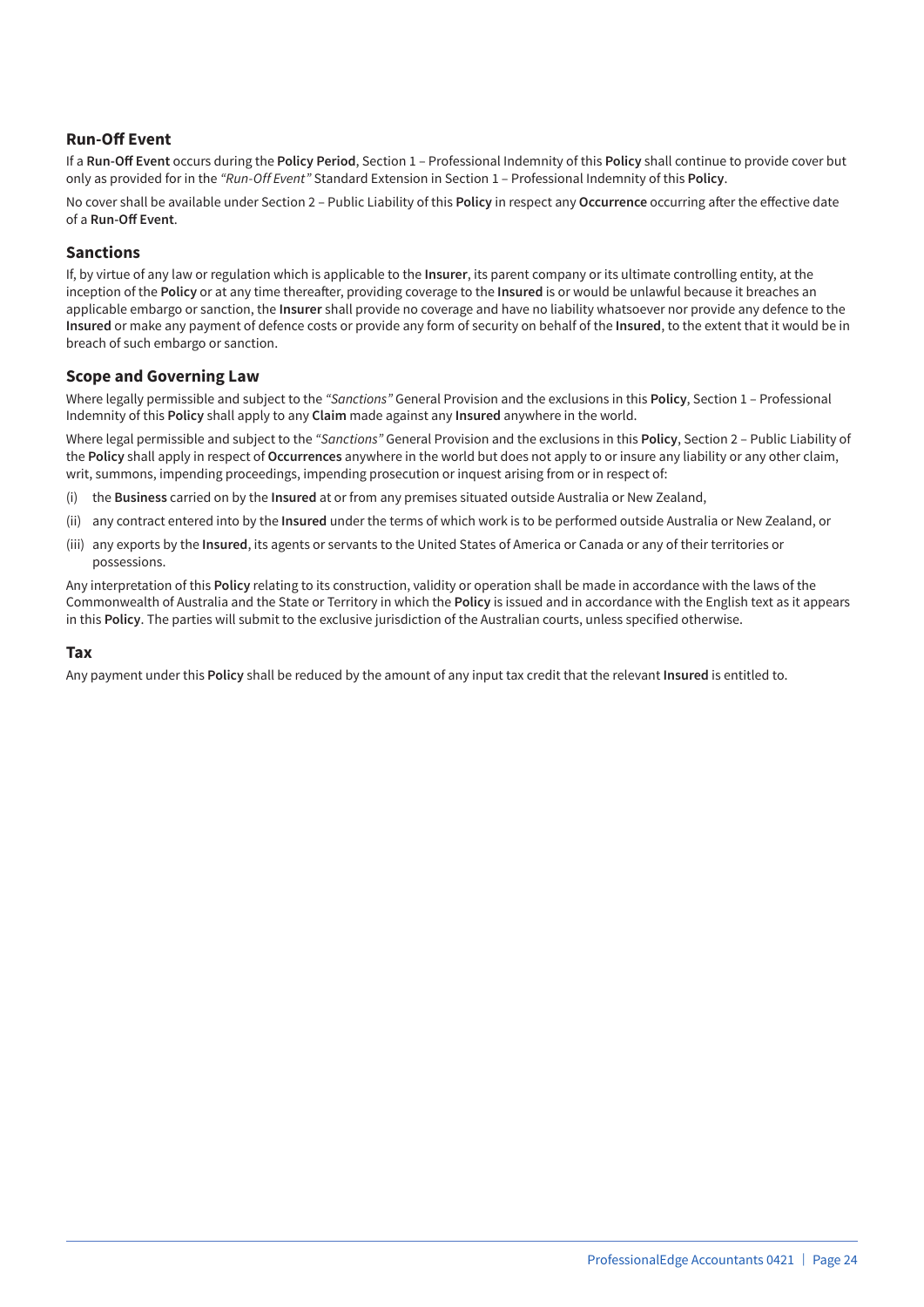## Section 8 – Definitions

#### The following Definitions shall apply to this **Policy**:

| Term(s)                      | <b>Meaning</b>                                                                                                                                                                                                                                                                                                                                                                                                                                                                                                                                                                                                                                                                                                                                                                                                                                                                                                                                                                                                                                                                                                         |
|------------------------------|------------------------------------------------------------------------------------------------------------------------------------------------------------------------------------------------------------------------------------------------------------------------------------------------------------------------------------------------------------------------------------------------------------------------------------------------------------------------------------------------------------------------------------------------------------------------------------------------------------------------------------------------------------------------------------------------------------------------------------------------------------------------------------------------------------------------------------------------------------------------------------------------------------------------------------------------------------------------------------------------------------------------------------------------------------------------------------------------------------------------|
| <b>Advertising Liability</b> | means:<br>(i) libel, slander, defamation;<br>(ii) infringement or copyright of title or slogan;<br>(iii) piracy or unfair competition or idea misappropriation under an implied contract;<br>(iv) invasion of privacy,<br>committed or alleged to have been committed during the Policy Period in any advertisement, publicity article,<br>broadcast or telecast and arising out of the Insured's advertising activities or any advertising activities<br>conducted on behalf of the Insured, in the course of advertising the Insured Products, goods or services.                                                                                                                                                                                                                                                                                                                                                                                                                                                                                                                                                    |
| Agent                        | means any natural person, company or other entity who has or had a written contract with the Policyholder<br>or any Subsidiary to provide Professional Services, but solely limited to such Professional Services for and<br>on behalf of Policyholder or any Subsidiary.                                                                                                                                                                                                                                                                                                                                                                                                                                                                                                                                                                                                                                                                                                                                                                                                                                              |
| Aircraft                     | means any vessel, hovercraft, craft or thing designed to transport persons or property in or through the air<br>or space.                                                                                                                                                                                                                                                                                                                                                                                                                                                                                                                                                                                                                                                                                                                                                                                                                                                                                                                                                                                              |
| <b>Bodily Injury</b>         | means physical injury, sickness, disease or death; and if arising out of the foregoing, nervous shock,<br>emotional distress, mental anguish or mental injury.                                                                                                                                                                                                                                                                                                                                                                                                                                                                                                                                                                                                                                                                                                                                                                                                                                                                                                                                                         |
| <b>Business Premises</b>     | that part of the premises owned or leased or rented by the Policyholder from which the Policyholder carries<br>on the Professional Services.                                                                                                                                                                                                                                                                                                                                                                                                                                                                                                                                                                                                                                                                                                                                                                                                                                                                                                                                                                           |
| Claim                        | means any:<br>(i) written demand; or<br>(ii) civil or administrative proceedings,<br>that seeks compensation to a Third Party first made or brought against the Insured during the Policy Period.                                                                                                                                                                                                                                                                                                                                                                                                                                                                                                                                                                                                                                                                                                                                                                                                                                                                                                                      |
| Company                      | means the Policyholder and any Subsidiary.                                                                                                                                                                                                                                                                                                                                                                                                                                                                                                                                                                                                                                                                                                                                                                                                                                                                                                                                                                                                                                                                             |
| <b>Computer Systems</b>      | means any computer hardware, software or any components thereof that are linked together through a<br>network of two or more devices accessible through the Internet or internal network or that are connected<br>through data storage or other peripheral devices which are owned, operated, controlled or leased by the<br>Company.<br>Company's Computer System also includes:<br>(i) any Third Party computer or electronic device (including mobile phones, tablets or computers owned or<br>controlled by an employee of the Company) used to access the Company's Computer System or Data<br>contained therein, but only to the extent such computer or device is used for that purpose;<br>(ii) any employee "Bring Your Own Device" used to access the Company's Computer System or Data<br>contained therein, but only to the extent such device is used for that purpose; and<br>(iii) any cloud service or other hosted computer resources, used by the Company and operated by a Third<br>Party service provider under a written contract between such a Third Party service provider and the<br>Company. |
| <b>Continuous Cover</b>      | where the Insured has maintained continuous professional indemnity insurance in respect of the Professional<br>Services, unbroken for successive periods and without interruption until the inception of this Policy.                                                                                                                                                                                                                                                                                                                                                                                                                                                                                                                                                                                                                                                                                                                                                                                                                                                                                                  |
| <b>Continuity Date</b>       | means, where and if the Insured has had Continuous Cover, the date at which Continuous Cover<br>commenced or the date specified as the Continuity Date in the Policy Schedule, whichever is the earlier.                                                                                                                                                                                                                                                                                                                                                                                                                                                                                                                                                                                                                                                                                                                                                                                                                                                                                                               |
| <b>Damages</b>               | means any amount that an Insured shall be legally liable to pay as compensation to a Third Party in respect<br>of judgments rendered against an Insured, or for settlements which conform with the consent requirements<br>set out in the "Claims" Conditions.                                                                                                                                                                                                                                                                                                                                                                                                                                                                                                                                                                                                                                                                                                                                                                                                                                                         |
| Data                         | means any electronically stored digital or digitised information or media stored on the Company's Computer<br>System or, an Outside Service Provider Computer System.                                                                                                                                                                                                                                                                                                                                                                                                                                                                                                                                                                                                                                                                                                                                                                                                                                                                                                                                                  |
| <b>Defence Costs</b>         | means reasonable fees, costs and expenses incurred by or on behalf of the Insured in the investigation,<br>defence, adjustment, settlement or appeal of any Claim or of any other claim, writ, summons, impending<br>proceedings, impending prosecution or inquest arising directly from an Occurrence. "Defence Costs" shall<br>not mean any internal or overhead expenses of any Insured or the costs of any Insured's time.                                                                                                                                                                                                                                                                                                                                                                                                                                                                                                                                                                                                                                                                                         |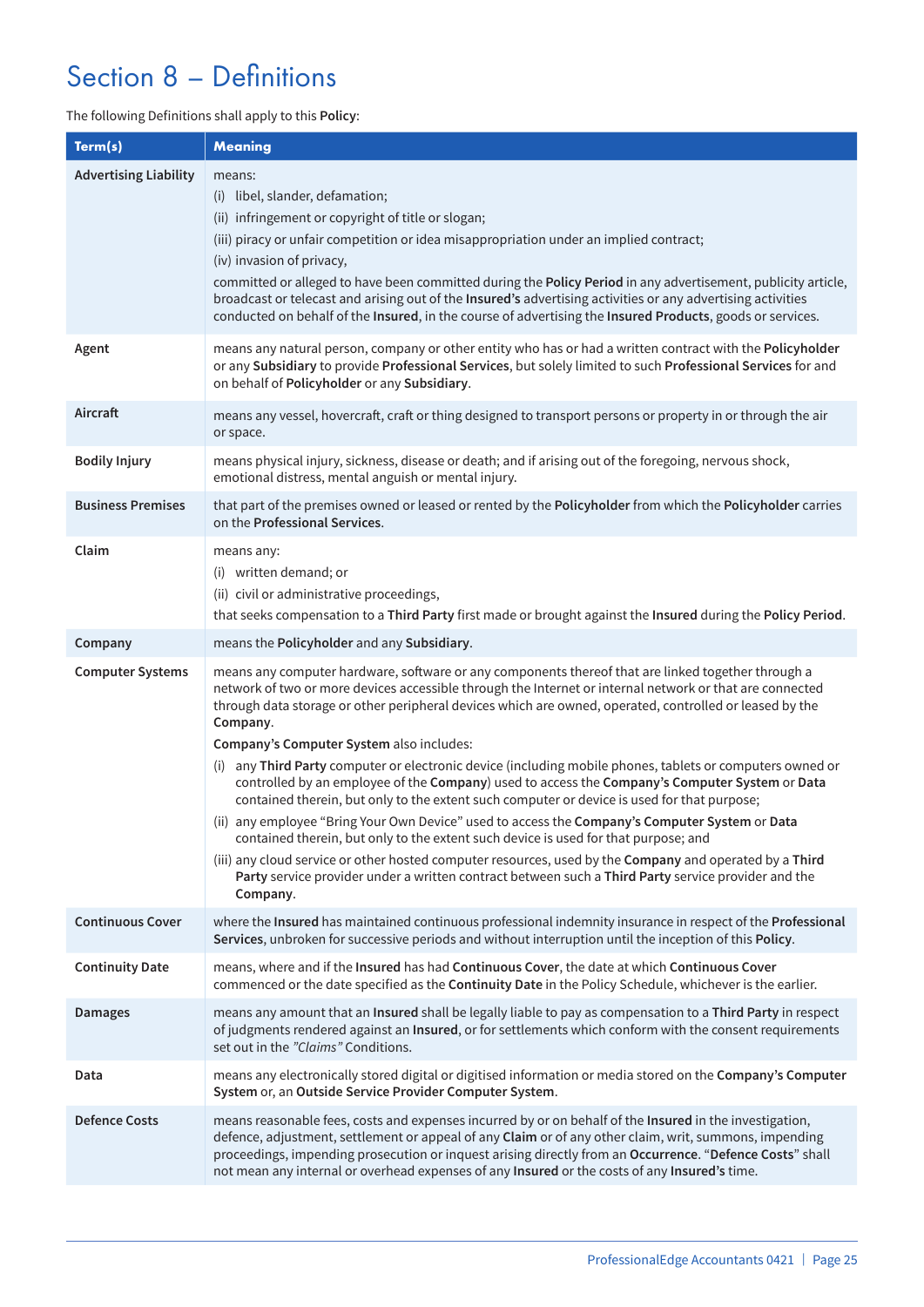| Term(s)                                         | <b>Meaning</b>                                                                                                                                                                                                                                                                                                                                                                                                                                                                                                                                                                                                                                                                   |
|-------------------------------------------------|----------------------------------------------------------------------------------------------------------------------------------------------------------------------------------------------------------------------------------------------------------------------------------------------------------------------------------------------------------------------------------------------------------------------------------------------------------------------------------------------------------------------------------------------------------------------------------------------------------------------------------------------------------------------------------|
| <b>Direct Financial Loss</b>                    | means direct financial loss caused by the loss of any currency, coins, bank notes, bullion, cheques, travellers'<br>cheques, money orders, postal orders, precious metals, stamps, coupons or Securities owned by the<br>Policyholder or any Subsidiary.                                                                                                                                                                                                                                                                                                                                                                                                                         |
|                                                 | "Direct Financial Loss" does not include: (i) cryptocurrency, wages, salaries or other remuneration or<br>benefits paid by the Policyholder or any Subsidiary to its Employees, partners, principals or directors; (ii)<br>complete or partial non-payment or default under any credit arrangement; or (iii) any costs, fees or other<br>expenses incurred by the Insured in prosecuting or defending any demand, claim or legal proceeding<br>resulting from a Direct Financial Loss which is covered under this Policy.                                                                                                                                                        |
| <b>Dishonest Act</b>                            | means any fraudulent or dishonest act committed by an Employee other than a volunteer (acting alone or<br>in collusion with others) with the principal intent to cause the Policyholder or any Subsidiary to sustain a<br>Direct Financial Loss and results in the Employee making an improper financial gain for themselves or for<br>any other individual or entity intended by the Employee to receive such gain.                                                                                                                                                                                                                                                             |
| Discovered,<br>Discovers or<br><b>Discovery</b> | means when any of the Policyholder's, or a Subsidiary's partners, principals, directors, officers, departmental<br>seniors, senior managers or equivalent (who are not in collusion with an Employee who has or is attempting<br>to commit a Dishonest Act) first becomes aware of any facts which would cause a reasonable person to<br>assume that a Direct Financial Loss which may be covered under this Policy has been or is likely to be<br>incurred, even though the exact amount or details of the Direct Financial Loss are not known at the time the<br>person first became aware of such facts. The first Discovery constitutes Discovery by each and every Insured. |
| <b>Documents</b>                                | means all documents of any nature whatsoever including computer record and electronic or digitised data;<br>but does not include any currency, negotiable instruments or records thereof.                                                                                                                                                                                                                                                                                                                                                                                                                                                                                        |
| Employee                                        | For Section 1 - Professional Indemnity only means any:                                                                                                                                                                                                                                                                                                                                                                                                                                                                                                                                                                                                                           |
|                                                 | (i) natural person, other than a director partner or principal, who is or has been expressly engaged as an<br>employee under a contract of employment with the Policyholder or any Subsidiary; and                                                                                                                                                                                                                                                                                                                                                                                                                                                                               |
|                                                 | (ii) contractor or consultant who:<br>(a) has a written contract with the Policyholder or Subsidiary to perform Professional Services solely<br>for and on behalf of an Insured;                                                                                                                                                                                                                                                                                                                                                                                                                                                                                                 |
|                                                 | (b) a deemed worker under the workers compensation laws of the Commonwealth of Australia or State<br>or Territory in which the contractor or consultant is performing Professional Services on behalf of any<br>Policyholder or Subsidiary; and                                                                                                                                                                                                                                                                                                                                                                                                                                  |
|                                                 | (c) volunteer solely under the direction and direct supervision of the Policyholder or any Subsidiary.                                                                                                                                                                                                                                                                                                                                                                                                                                                                                                                                                                           |
|                                                 | For Section 2 – Public Liability only means any natural person who is or has been expressly engaged as an<br>employee under a contract of employment with the Policyholder or any Subsidiary.                                                                                                                                                                                                                                                                                                                                                                                                                                                                                    |
| Family                                          | means any parent or dependant, child, sibling, spouse or partner of an Insured.                                                                                                                                                                                                                                                                                                                                                                                                                                                                                                                                                                                                  |
| <b>Fraud/Dishonesty</b>                         | means any actual or alleged fraudulent or dishonest conduct.                                                                                                                                                                                                                                                                                                                                                                                                                                                                                                                                                                                                                     |
| <b>Inquiry</b>                                  | means an administrative or regulatory proceeding or official investigation into the performance of<br>Professional Services of the Policyholder or Subsidiary, and that the Policyholder or Subsidiary are<br>compelled to attend.                                                                                                                                                                                                                                                                                                                                                                                                                                               |
| <b>Inquiry Costs</b>                            | means reasonable and necessary fees, costs, expenses incurred by the Insured with the prior written consent<br>of the <b>Insurer</b> .                                                                                                                                                                                                                                                                                                                                                                                                                                                                                                                                           |
| <b>Insured</b>                                  | means:<br>(i) the Policyholder or any Subsidiary;<br>(ii) any natural person, who is or has been a principal, partner or director of the Policyholder or any                                                                                                                                                                                                                                                                                                                                                                                                                                                                                                                     |
|                                                 | Subsidiary;                                                                                                                                                                                                                                                                                                                                                                                                                                                                                                                                                                                                                                                                      |
|                                                 | (iii) any Employee; and<br>(iv) any temporary contract labour, self-employed persons, labour-only subcontractors, solely under contract                                                                                                                                                                                                                                                                                                                                                                                                                                                                                                                                          |
|                                                 | with, and under the direction and direct supervision of the Policyholder or any Subsidiary;                                                                                                                                                                                                                                                                                                                                                                                                                                                                                                                                                                                      |
|                                                 | but only when providing Professional Services in the foregoing capacities.                                                                                                                                                                                                                                                                                                                                                                                                                                                                                                                                                                                                       |
|                                                 | "Insured" also includes the lawful spouse or domestic partner in the event of death or incapacitation of an<br>Insured or any estate, or legal representatives of any Insured described in (ii) and (iii) of this definition with<br>respect to the Insured's provision of Professional Services in any such capacity.                                                                                                                                                                                                                                                                                                                                                           |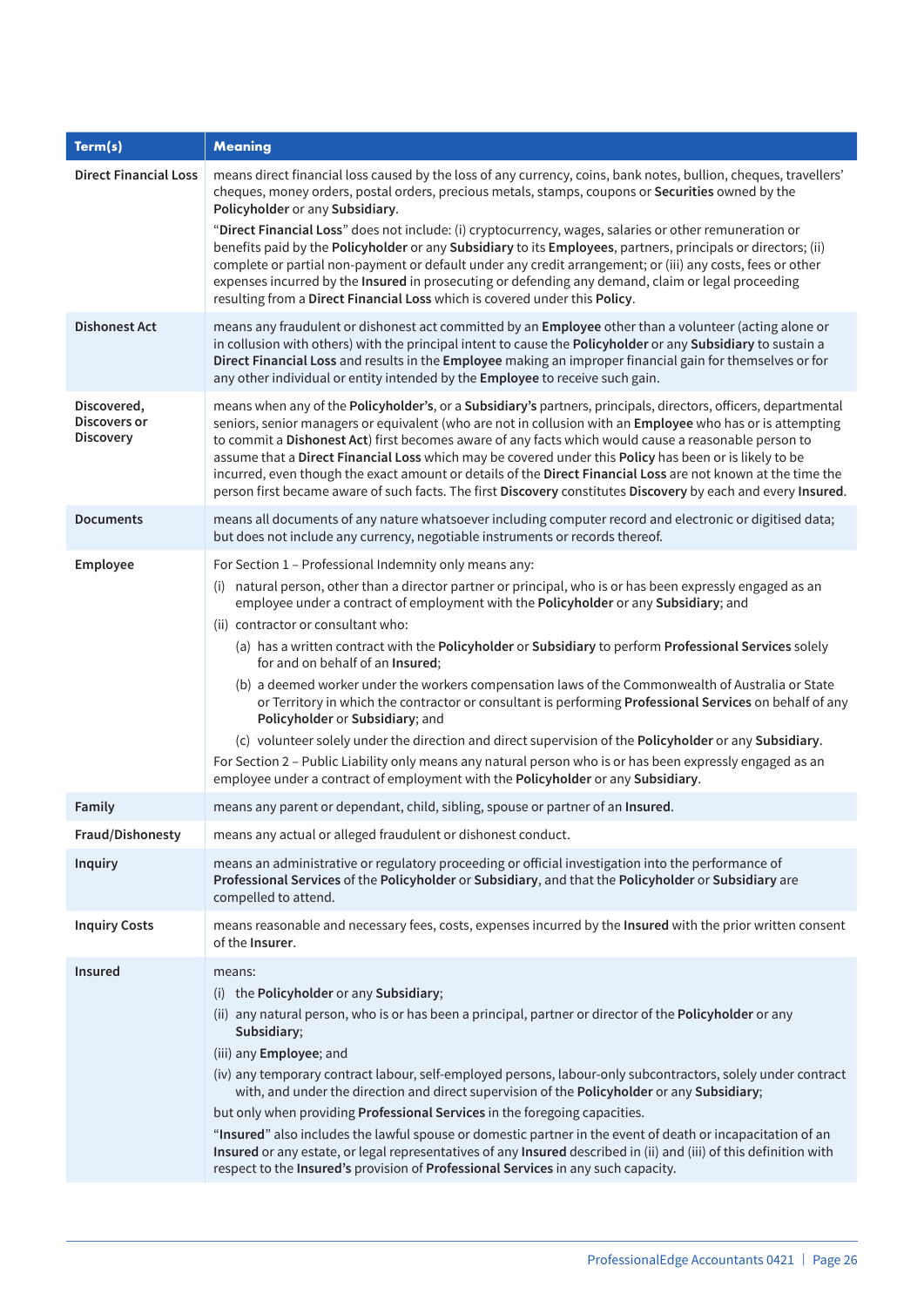| Term(s)                                    | <b>Meaning</b>                                                                                                                                                                                                                                                                                                                                                                                                                                                                                                                                                                                                                                                                                                      |
|--------------------------------------------|---------------------------------------------------------------------------------------------------------------------------------------------------------------------------------------------------------------------------------------------------------------------------------------------------------------------------------------------------------------------------------------------------------------------------------------------------------------------------------------------------------------------------------------------------------------------------------------------------------------------------------------------------------------------------------------------------------------------|
| <b>Insured Products</b>                    | means anything, including any packaging or container thereof (after it has ceased to be in the possession<br>or control of the Insured) manufactured, grown, extracted, produced, processed, assembled, constructed,<br>erected, installed, repaired, serviced, treated, sold, supplied, resupplied or distributed by the Insured.                                                                                                                                                                                                                                                                                                                                                                                  |
| Insurer                                    | means AIG Australia Limited ABN 93 004 727 753, AFSL 381686, of Level 19, 2 Park Street, Sydney, NSW 2000.                                                                                                                                                                                                                                                                                                                                                                                                                                                                                                                                                                                                          |
| Intellectual<br><b>Property Rights</b>     | means:<br>(i) any intellectual property, licenses, copyright, trademark, service mark, registered designs, CAD drawings,<br>drawings, patents, pass off;<br>(ii) Trade Secrets; and<br>(iii) confidentiality,<br>of any Third Party.                                                                                                                                                                                                                                                                                                                                                                                                                                                                                |
| <b>Internet Operations</b>                 | means the following:<br>(i) use of electronic mail systems by the Insured's Employees, including part-time and temporary staff, and<br>others within the Insured's organisation;<br>(ii) access through the Insured's network to the world wide web or a public internet site by the Insured's<br>Employees, including part-time and temporary staff, and others within the Insured's organisation;<br>(iii) access to the Insured's intranet (meaning internal company information and computing resources) which<br>is made available through the world wide web for the Insured's customers or other outside the Insured's<br>organisation; and<br>(iv) the operation and maintenance of the Insured's web site. |
| <b>Limit of Liability</b>                  | means the amount specified as such in the Schedule.                                                                                                                                                                                                                                                                                                                                                                                                                                                                                                                                                                                                                                                                 |
| Misleading or<br><b>Deceptive Conduct</b>  | means any actual or alleged misleading or deceptive conduct at law or under the Competition and Consumer<br>Act 2010 (Cth), Corporations Act 2001 (Cth), Australian Securities and Investments Commission Act 2001 (Cth), or<br>any similar provisions in the States' Fair Trading Acts.                                                                                                                                                                                                                                                                                                                                                                                                                            |
| Money                                      | means any currency, coins, bank notes, bullion, cheques, travellers' cheques, money orders, postal orders,<br>precious metals, stamps, coupons or cryptocurrencies.                                                                                                                                                                                                                                                                                                                                                                                                                                                                                                                                                 |
| <b>Motor Vehicle</b>                       | means any type of machine on wheels or on caterpillar tracks made or intended to be propelled by means<br>other than manual or animal power.                                                                                                                                                                                                                                                                                                                                                                                                                                                                                                                                                                        |
| Occurrence                                 | means an event, including continuous or repeated exposure to substantially the same general conditions,<br>which results in Personal Injury, or Property Damage neither expected not intended from the Insured's<br>standpoint.                                                                                                                                                                                                                                                                                                                                                                                                                                                                                     |
| Organisation                               | means any parent company or other entity which is or has been at any time directly or indirectly owned,<br>controlled or managed by any Insured.                                                                                                                                                                                                                                                                                                                                                                                                                                                                                                                                                                    |
| <b>Outside Service</b><br>Provider ('OSP') | an entity which is not owned, operated or controlled by the Company that the Company has appointed to<br>provide specified services (including webhosting, payment processing and IT security data collection, data<br>processing, delegation of data processing, storage of data and/or deletion or destruction of data) which<br>would otherwise be provided internally whether based on an express contractual agreement, but only to the<br>extent of the provision of such services.                                                                                                                                                                                                                           |
| Personal Injury                            | means:<br>(i) Bodily Injury;<br>(ii) false arrest, false imprisonment, malicious prosecution and humiliation;<br>(iii) libel, slander, defamation of character;<br>(iv) wrongful entry or wrongful eviction or other invasion of the right of private occupancy;<br>(v) assault and battery not committed by or at the direction of the Insured unless committed for the purpose<br>of preventing or eliminating danger to persons or property,<br>which occurs during the Policy Period.                                                                                                                                                                                                                           |
| Policy                                     | means this document the Policy Schedule and any endorsement or notice we give you in writing.                                                                                                                                                                                                                                                                                                                                                                                                                                                                                                                                                                                                                       |
| <b>Policy Period</b>                       | means the period of time specified in the Schedule unless the Policy is cancelled in which event the Policy<br>Period will end on the effective date of the cancellation.                                                                                                                                                                                                                                                                                                                                                                                                                                                                                                                                           |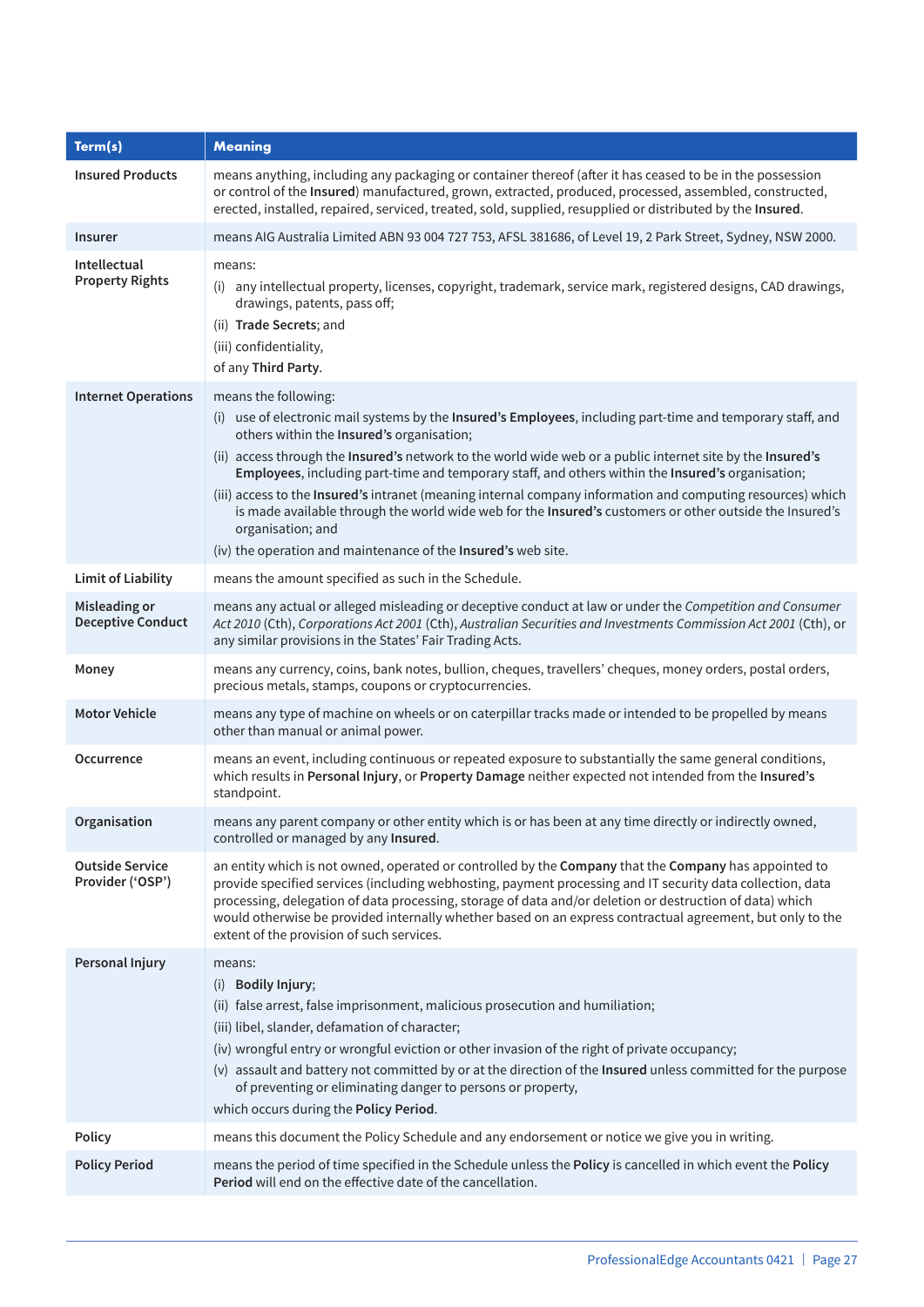| Term(s)                                       | Meaning                                                                                                                                                                                                                                                                                                                                                                                                                                                                                                                                                                                                                                                                                                                      |
|-----------------------------------------------|------------------------------------------------------------------------------------------------------------------------------------------------------------------------------------------------------------------------------------------------------------------------------------------------------------------------------------------------------------------------------------------------------------------------------------------------------------------------------------------------------------------------------------------------------------------------------------------------------------------------------------------------------------------------------------------------------------------------------|
| Policyholder                                  | means the entity or natural person specified as such in the Schedule.                                                                                                                                                                                                                                                                                                                                                                                                                                                                                                                                                                                                                                                        |
| <b>Pollutants</b>                             | means, but is not limited to, any solid, liquid, biological, radiological, gaseous or thermal irritant or<br>contaminant whether occurring naturally or otherwise, including asbestos, smoke, vapour, soot, fibres,<br>mould, spores, fungus, germs, fumes, acids, alkalis, nuclear or radioactive material of any sort, chemicals or<br>waste. "Waste" includes, but is not limited to, material to be recycled, reconditioned or reclaimed.                                                                                                                                                                                                                                                                                |
| Premium                                       | means the amount specified as such in the Schedule and any premium adjustment reflected in an<br>Endorsement to this Policy.                                                                                                                                                                                                                                                                                                                                                                                                                                                                                                                                                                                                 |
| Professional<br><b>Services</b>               | means the professional services of the Policyholder and any Subsidiary in the following areas of practice:<br>accounting & bookkeeping;<br>(i)<br>(ii)<br>audit;<br>(iii) business valuations;<br>(iv) company secretarial work;<br>executorships and trusteeships;<br>(v)<br>(vi) forensic accounting;<br>(vii) insolvency/liquidation/receivership;<br>(viii) management consultancy;<br>(ix) superannuation fund administration;<br>taxation;<br>(x)<br>(xi) migration services;<br>(xii) IT consultancy (accounting software only);<br>(xiii) advice the Insured is licensed to provide under a Limited Australian Financial Services Licence; and<br>(xiv) other, as advised to, and agreed in writing by, the Insurer. |
| Proportionate<br><b>Liability Legislation</b> | means the following legislation, as amended from time to time: Civil Liability Act 2002 (NSW) Pt 4, Wrongs<br>Act 1958 (Vic) Pt IVAA, Civil Liability Act 2002 (WA) Pt 1F, Civil Liability Act 2003 (Qld) Pt 2, Civil Law (Wrongs)<br>Act 2002 (ACT) Ch 7A, Proportionate Liability Act 2005 (NT), Civil Liability Act 2002 (Tas) Part 9A, Law Reform<br>(Contributory Negligence and Apportionment of Liability) Act 2001 (SA) Pt 3, Competition and Consumer Act<br>2010 (Cth), Development Act 1993 (SA) s72, Building Act 2004 (ACT) s141 and Building Act 2000 (Tas) s252, and<br>any similar legislation.                                                                                                              |
| <b>Property Damage</b>                        | means<br>a) physical damage to or destruction of tangible property including the loss of use of that property thereof.<br>All such loss of use shall be deemed to happen at the time of the physical damage that caused it; or<br>b) loss of use of tangible property which has not been physically damaged or destroyed provided such loss<br>of use is caused by physical damage to or destruction of other tangible property which first happened during<br>the Policy Period.                                                                                                                                                                                                                                            |
| Retention                                     | means the amount specified as such in the Schedule.                                                                                                                                                                                                                                                                                                                                                                                                                                                                                                                                                                                                                                                                          |
| <b>Retroactive Date</b>                       | means the date specified as such in the Schedule.                                                                                                                                                                                                                                                                                                                                                                                                                                                                                                                                                                                                                                                                            |
| <b>Run-Off Event</b>                          | means where the Policyholder:<br>(i) ceases to exist, operate or provide Professional Services; or<br>(ii) consolidates with, merges into, or sells more than fifty percent (50%) of its assets or equity to, any other<br>person or group of persons acting in concert.                                                                                                                                                                                                                                                                                                                                                                                                                                                     |
| <b>Securities</b>                             | means any negotiable or non-negotiable instruments or contracts representing Money or other property<br>including but not limited to shares, preference shares, stocks, debentures, warrants, options, bonds,<br>promissory notes or other equity or debt security.                                                                                                                                                                                                                                                                                                                                                                                                                                                          |
| Senior Lawyer                                 | means a senior lawyer to be mutually agreed upon by the Insurer and relevant Insured, or in the absence<br>of agreement, to be appointed by the nominee of the law society (or similar organisation) selected by the<br>Insurer.                                                                                                                                                                                                                                                                                                                                                                                                                                                                                             |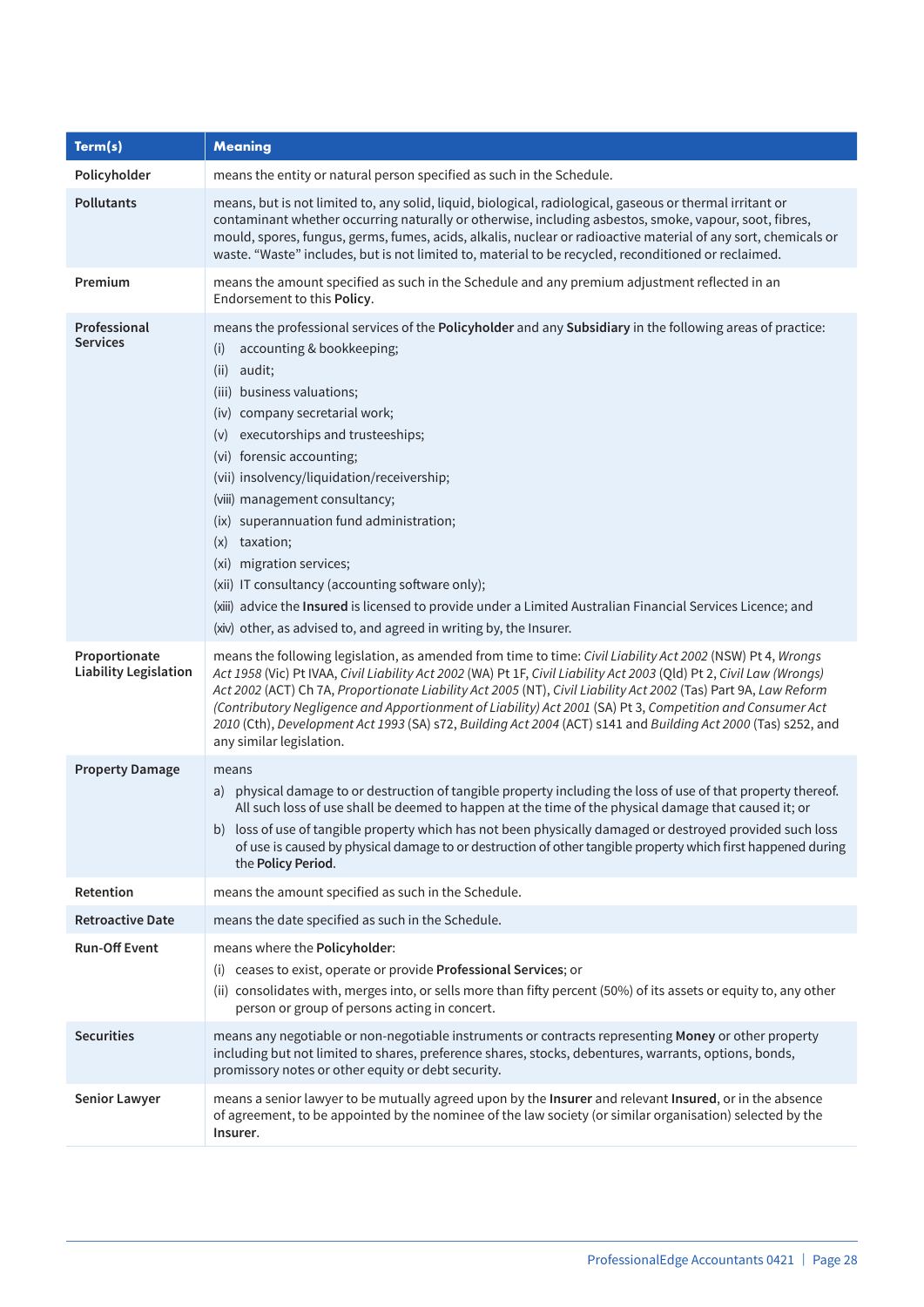| Term(s)              | <b>Meaning</b>                                                                                                                                                                                                                                                                                                           |
|----------------------|--------------------------------------------------------------------------------------------------------------------------------------------------------------------------------------------------------------------------------------------------------------------------------------------------------------------------|
| Subsidiary           | means companies in which the Policyholder either directly, or indirectly through one or more of its<br>Subsidiaries, currently or previously;                                                                                                                                                                            |
|                      | controls the composition of the board of directors;<br>(i)                                                                                                                                                                                                                                                               |
|                      | (ii) controls more than half of the voting power; or                                                                                                                                                                                                                                                                     |
|                      | (iii) holds more than half of the issued share capital.                                                                                                                                                                                                                                                                  |
|                      | For any Subsidiary or any Insured thereof, cover under this Policy shall only apply to a Claim or loss insured<br>by this Policy arising from the performance of Professional Services by such entity or company while it is a<br>Subsidiary of the Policyholder.                                                        |
| <b>Third Party</b>   | means any entity or natural person; provided, however, Third Party does not mean any:<br>(i) Insured; or                                                                                                                                                                                                                 |
|                      | (ii) other entity or natural person having a direct or indirect financial interest or executive role in the<br>operation of the Policyholder or any Subsidiary.                                                                                                                                                          |
| <b>Tool of Trade</b> | means any Motor Vehicle which has a tool or plant forming part of or attached to or used in connection with<br>it while such tool or plant is engaged on a work site, but does not include:<br>Motor Vehicles whilst in transit to or from any worksite; or<br>(i)<br>(ii) Motor Vehicles used for transport or haulage. |
| <b>Trade Secret</b>  | means information that derives independent economic value, actual or potential, from not being generally<br>known and not being readily ascertainable through proper means by other persons.                                                                                                                             |
| <b>Trust</b>         | means any entity or trustee or former trustee of a trust which is or has been at any time directly or indirectly<br>owned, controlled or managed by any:<br>$(a)$ Insured;<br>(b) Family; or<br>(c) Organisation,<br>or of a trust where an Insured or any Family is a beneficiary or the appointor.                     |
| Watercraft           | means any vessel, craft or thing made or intended to float on or in or travel on or through or under water.                                                                                                                                                                                                              |